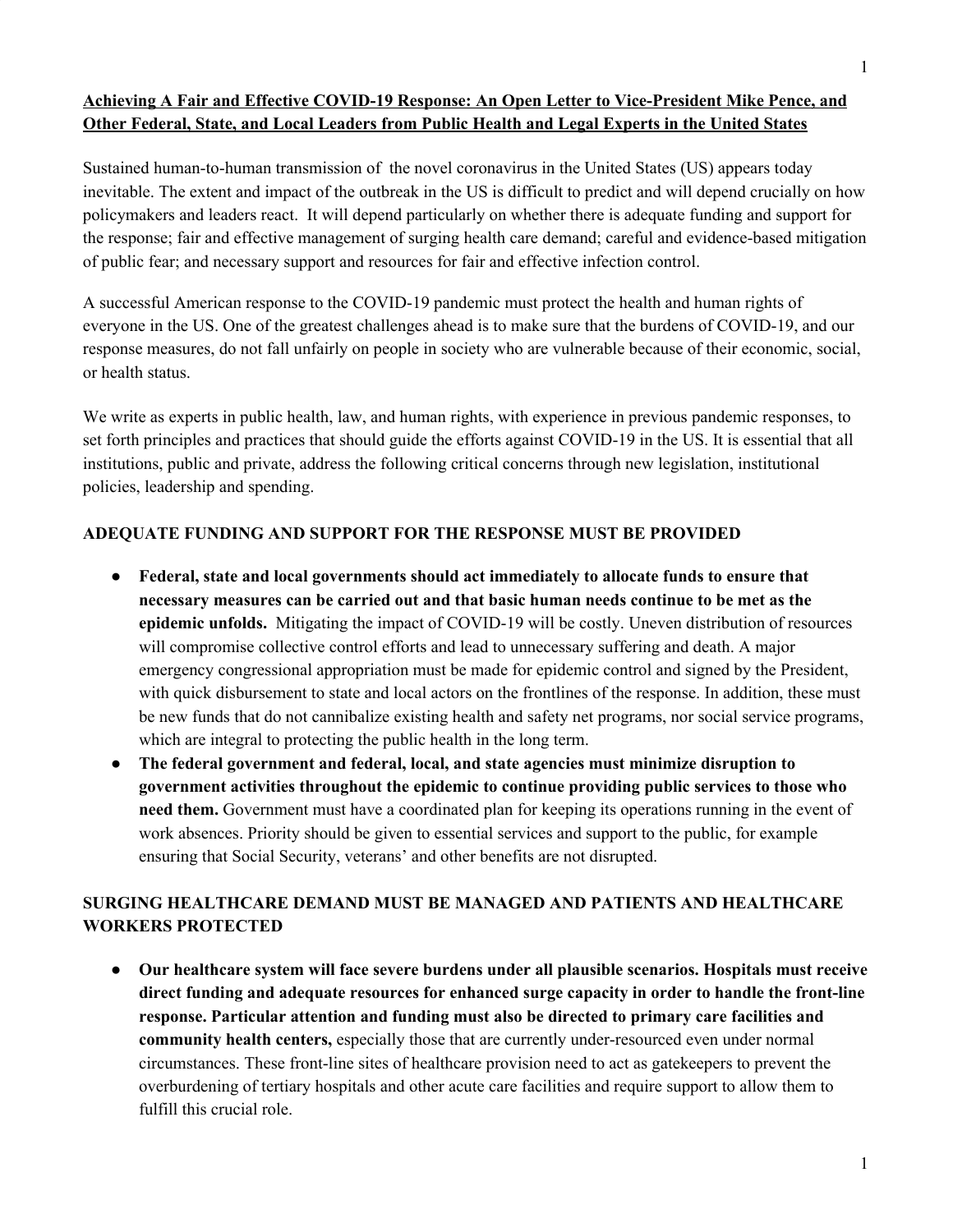- **Healthcare workers and other first responders will be critical to the response. We must ensure their safety and give them fair working conditions.** Healthcare workers must, for example, be given adequate protective equipment, be afforded reasonable respite, and be protected from discrimination arising out of their work with infected patients.
- **Healthcare facilities must be immigration enforcement-free zones so that immigration status does not prevent a person from seeking care. The COVID-19 response should not be linked to immigration enforcement in any manner.** It will undermine individual and collective health if individuals do not feel safe to utilize care and respond to inquiries from public health officials, for example during contact tracing. Similar enforcement-free zones have been declared during hurricanes and other emergencies, including after the September 11 terrorist attacks. These policies should be clearly and unequivocally articulated to the public by the federal, state, and local governments.
- **Policymakers must work directly with insurance companies to allow all insured individuals to adhere to public health recommendations. It will be critical for policymakers to ensure comprehensive and affordable access to testing, including for the uninsured.** Control efforts will be less effective if some fail to seek appropriate diagnosis or care due to large out-of-pocket costs or copays. Out-of-network or other insurance provisions cannot be allowed to disrupt local triage and patient allocation plans.
- **● If therapeutics or vaccines are developed, policymakers must assure that they are affordable and available to all.**
- **People residing in close living quarters are especially vulnerable to COVID-19 and will need special attention both to minimize transmission risk and address their healthcare needs in the context of an outbreak.** These populations include those living in nursing homes or other congregate facilities; incarcerated populations in prisons, jails, and other detention facilities along with corrections officers and other personnel; the homeless living on the streets or in homeless shelters.
- **Other critical healthcare programs must be maintained during this crisis.** People with chronic conditions depend on continuity of care to maintain their health. Whether it is dialysis for kidney disease, chemotherapy for cancer, or opioid agonist therapy for opioid use disorder, lapses in these programs can have disastrous implications for patients.

### **CLEAR, EVIDENCE-BASED COMMUNICATION IS CRITICAL TO MANAGE PUBLIC FEAR**

- **Science needs to guide messaging to the public, and no government official should make misleading or unfounded statements, nor pressure others to do so.** Honest, transparent, and timely reporting of developments will be crucial to maintaining public trust and cooperation. Suppression of information and attempts to manipulate it during the SARS epidemic in China exacerbated the crisis.<sup>1</sup> Clear, coherent, and uncontradictory messaging based on the best science will improve compliance and effectiveness of voluntary self-isolation, and other voluntary social distancing measures. 2
- **Government and institutions must also actively prevent discrimination and scapegoating of individuals or groups.** In the context of COVID-19, Chinese-American and other Asian-American

<sup>1</sup> Jinqiu, Z. The SARS epidemic under China's media policy. *Media Asia* 2003; 30(4): 191–196.

<sup>&</sup>lt;sup>2</sup> Kavanagh, A.M., Bentley, R.J., Mason, K.E., et al. Sources, perceived usefulness and understanding of information disseminated to families who entered home quarantine during the H1N1 pandemic in Victoria, Australia: a cross-sectional study. *BMC Infect Dis* 2011; 11(2).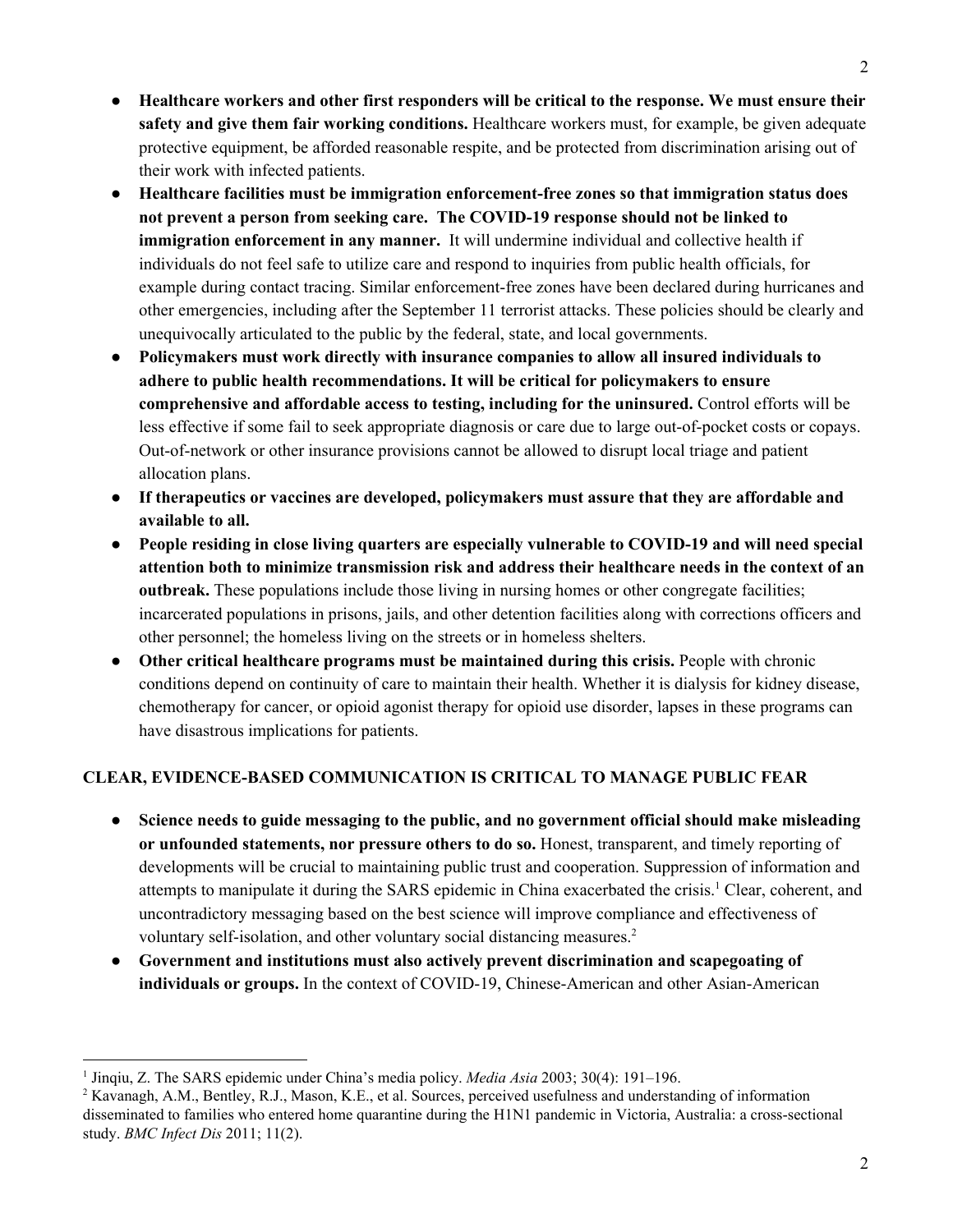communities have already begun to face attacks on individuals linked to fears about the virus<sup>3,4</sup>. The Centers for Disease Control and Prevention (CDC) has pointed out that such fears and misconceptions create "more fear or anger towards ordinary people instead of the disease that is causing the problem." 5 Local, state and federal officials should speak out against discrimination and stigma, and not use the outbreak to stoke xenophobia against Asian-Americans, other immigrant communities, and religious groups, for example.

● **Leaders should refrain from offering false assurances and should act aggressively to correct misinformation,** especially that which can incite panic and lead to hoarding of supplies and protective equipment. Governments must also provide comprehensive advice on best practices during epidemics, including proper personal hygiene and stocking up on, but not hoarding, needed supplies such as personal medications.

# **SUPPORT AND RESOURCES MUST BE PROVIDED FOR FAIR AND EFFECTIVE INFECTION CONTROL**

- **The highest priority needs to be placed on allowing people to voluntarily cooperate with public health advice about prevention, by providing robust social and economic support and clear education.** Where social distancing measures are recommended, the government and relevant institutions should help ensure that people are in a position to comply, without excessive or unfairly distributed hardship. For example:
	- To enable people to cooperate with social distancing and other measures, policymakers must ensure that people are protected from job loss, economic hardship, and undue burden. If people are asked to avoid public transport or work, policymakers and employers should give them an explicit incentive to stay home, either with payments or by compensation for lost wages, as has been done elsewhere.<sup>6,7,8</sup> Individuals will not cooperate with self-isolation or other voluntary social distancing measures if they are unable to provide for themselves and their families. For low-wage, gig-economy, and non-salaried workers, staying home from work has especially critical implications for economic survival.
	- The elderly and disabled are at particular risk when their daily lives and support systems are disrupted. Many have limited resources and depend on others to assist with care. Policymakers must explicitly accommodate these populations when making self-isolation recommendations.
- **Policymakers should base decisions on social distancing measures and closures on the best available science.** Employers, institutions, and schools should proactively determine adaptations and accommodations for closures (e.g. tele-communication or virtual education). These measures have been

<sup>4</sup> "Fear of coronavirus fuels racist sentiment targeting Asians", Los Angeles Times (Feb. 03, 2020),

<sup>5</sup> "Stigma Related to COVID-19", CDC (Feb. 28, 2020),

https://www.bbc.com/news/world-asia-china-51640456.

<sup>&</sup>lt;sup>3</sup> "What's spreading faster than coronavirus in the US? Racist assaults and ignorant attacks against Asians", CNN (Feb. 21, 2020), https://www.cnn.com/2020/02/20/us/coronavirus-racist-attacks-against-asian-americans/index.html.

https://www.latimes.com/california/story/2020-02-03/fear-panic-around-the-coronavirus-fuels-racist-sentiment.

https://www.cdc.gov/coronavirus/2019-ncov/about/related-stigma.html.

<sup>6</sup> For example, Britain's Health Secretary Matt Hancock sent guidance to tell employers that staff who have been asked to self-isolate must be able to clock that time as sick leave. *See* "Coronavirus UK: will I get paid if I take sick leave?", Guardian (Feb. 26, 2020), https://www.theguardian.com/world/2020/feb/26/coronavirus-uk-will-paid-take-sick-leave.

<sup>&</sup>lt;sup>7</sup> "Hong Kong to give cash gift of \$1,200 to residents", BBC News (Feb. 26, 2020),

<sup>8</sup> Pichler, S., Wen, K., and Ziebarth, N.R. Positive Health Externalities of Mandating Paid Sick Leave. *Preprint on Research Gate* (February 2020).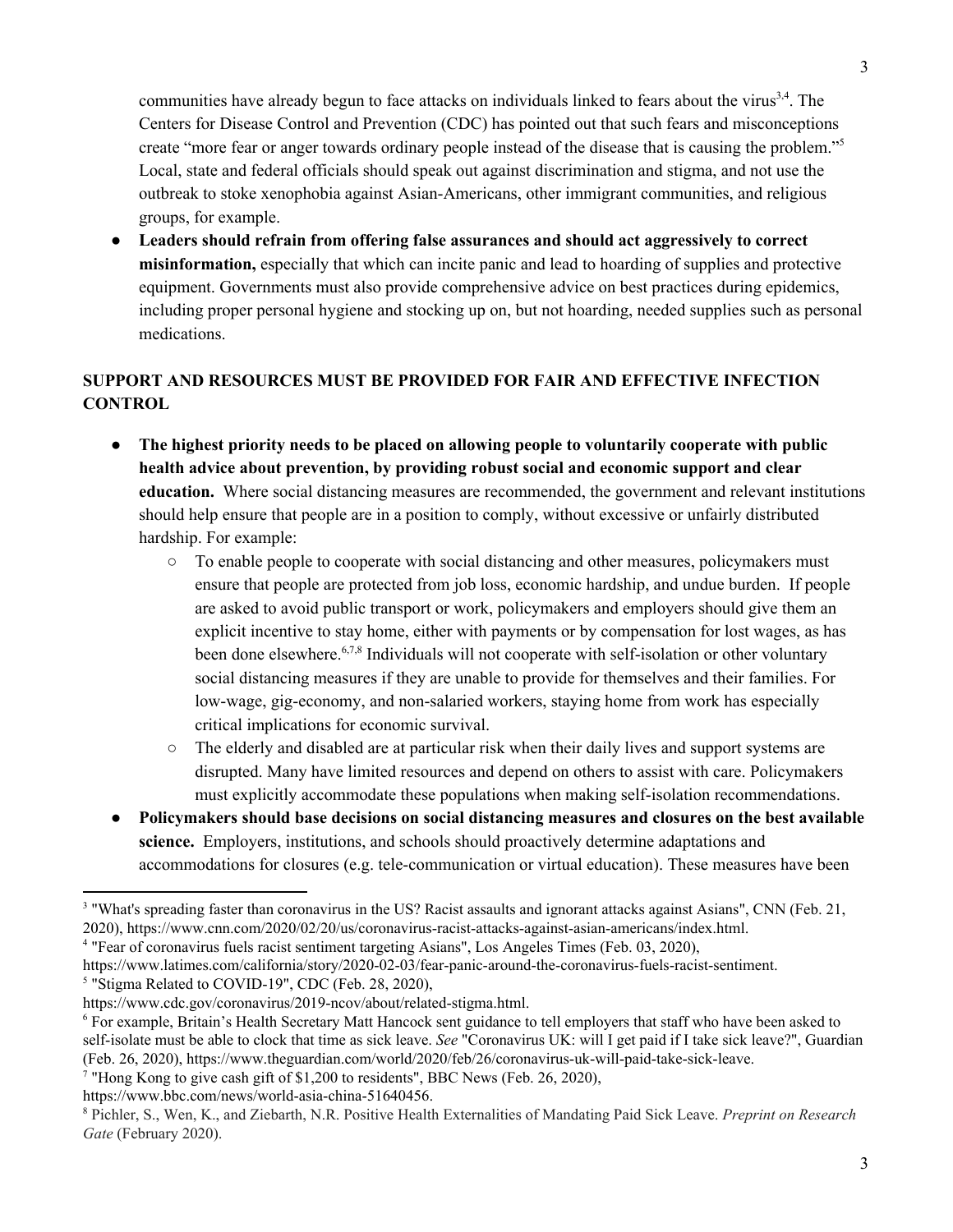effective in mitigating the transmission of influenza.<sup>9</sup> The abundance of evidence about influenza can help inform control efforts, but it will be important to recognize differences in the epidemiology of the diseases.

- **● Special attention must be paid to the needs of people in long-term care or confinement, who are particularly vulnerable.** People in nursing homes or long-term care facilities, as well as those who are incarcerated or homeless, are at special risk of infection, given their living situations. These individuals may also be less able to participate in proactive measures to keep themselves safe, and infection control is challenging in these settings. Arrest and short-term incarceration can help amplify epidemics, and broader criminal justice policies should take into account the impact that policing and arrest policies have on health.
- **Mandatory quarantine, regional lockdowns, and travel bans have been used to address the risk of COVID-19 in the US and abroad. But they are difficult to implement, can undermine public trust, have large societal costs and, importantly, disproportionately affect the most vulnerable segments in our communities.** Such measures can be effective only under specific circumstances. All such measures must be guided by science, with appropriate protection of the rights of those impacted. Infringements on liberties need to be proportional to the risk presented by those affected, scientifically sound, transparent to the public, least restrictive means to protect public health, and regularly revisited to ensure that they are still needed as the epidemic evolves.<sup>10</sup>
- **Voluntary self-isolation measures are more likely to induce cooperation and protect public trust than coercive measures, and are more likely to prevent attempts to avoid contact with the** healthcare system.<sup>11</sup> For mandatory quarantines to be effective and therefore scientifically and legally justified, three main criteria must be satisfied: $^{12}$  1) the disease has to be transmissible in its presymptomatic or early symptomatic stages; 2) those who may have been exposed to COVID-19 must be able to be efficiently and effectively identified; and 3) those people must comply with the conditions of quarantine. There is evidence that COVID-19 is transmitted in its pre-symptomatic or early symptomatic stages.<sup>13</sup> However, the contribution of infected individuals in their pre-symptomatic or early symptomatic stages to overall transmission is unknown. Efficiently identifying those exposed will be increasingly difficult as community transmission of the virus becomes more widespread, making quarantine a less plausible measure as community spread proceeds. Whether individuals can comply will be determined by the degree of support provided, particularly for low-wage workers and other vulnerable communities. While quarantines are in effect in many places already, their continuing and new use by federal, state or local officials requires real-time assessment and evaluation to justify them as the science and the outbreak evolve, through a transparent, open decision making process including external scientific and legal experts.

<sup>9</sup> Community Mitigation Guidelines to Prevent Pandemic Influenza, United States, 2017. *MMWR Recomm Rep* 2017; 66(RR–1): 1–34.

<sup>&</sup>lt;sup>10</sup> Abdo, A., Batman, S., Bhandari, E., et al. "Fear, Politics, and Ebola: How Quarantines Hurt the Fight Against Ebola and Violate the Constitution." ACLU, GHJP (December 2015),

https://law.yale.edu/sites/default/files/area/center/ghjp/documents/fearpoliticsebola.pdf.

<sup>&</sup>lt;sup>11</sup> Aledort, J.E., Lurie, N., Wasserman, J., Bozzette, S.A. Non-pharmaceutical public health interventions for pandemic influenza: an evaluation of the evidence base. *BMC Public Health* 2007; 7(1): 208–209.

<sup>12</sup> Schabas, R. Severe acute respiratory syndrome: Did quarantine help?. *Canadian Journal of Infectious Diseases and Medical Microbiology* 2004; 15(4): 204.

<sup>&</sup>lt;sup>13</sup> Park, S.W., Bolker, B.M., Champredon, D., et al. Reconciling early-outbreak preliminary estimates of the basic reproductive number and its uncertainty: a new framework and applications to the novel coronavirus (2019-nCoV) outbreak. *medRxiv* (Feb. 28, 2020).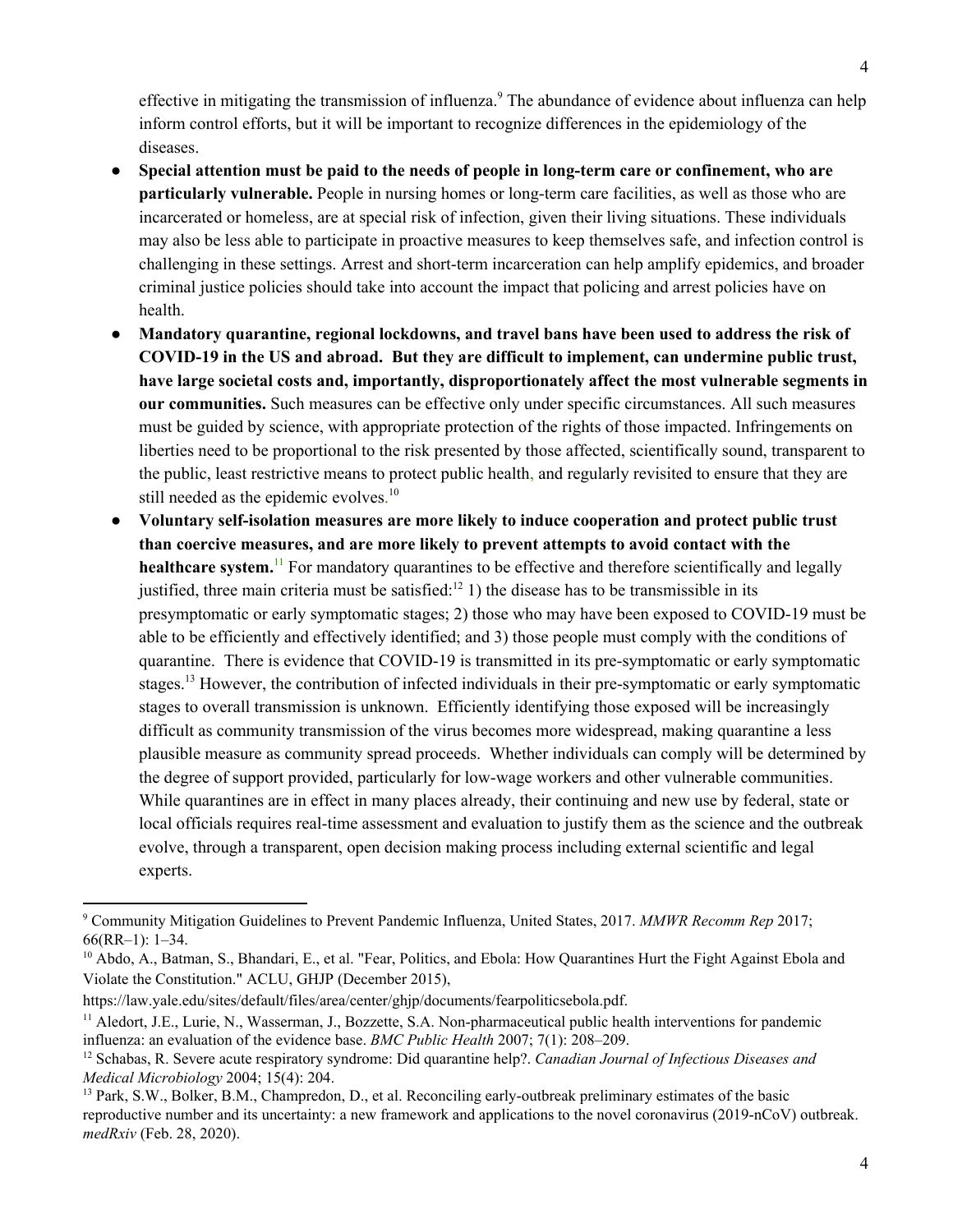- **Public health officials must provide safe and humane conditions to individuals who are quarantined whether in homes, facilities, or communities. Government must ensure that anyone isolated or quarantined has access to the basic necessities, including food, water, medicine, and sanitation supplies.** Assistance should be provided to individuals who are in need of support to maintain daily living, and attention must be given to religious and communication needs. The failure to do so will undermine trust, adherence to the intervention, and the overall effectiveness of quarantine. It will also be imperative not to impose inhumane or discriminatory conditions, as occurred on the Diamond Princess cruise ship, where passengers were quarantined to protect the population on land but were isolated in a high transmission setting. Furthermore, safe and humane conditions need to be provided to *all* quarantined individuals and do not differentiate between social or economic strata, or in the case of the Princess Diamond, between passengers and workers.
- **Where mandatory measures are used, steps must be taken to ensure that people are protected from job loss, economic hardship, and undue burden.** Government and employers must recognize that low-wage, gig-economy, and non-salaried workers who are unable to work because of quarantine or movement restrictions or other disruptions to the economy and public life face extraordinary challenges. They may find it impossible to meet their basic needs, or those of their family.
- **Individuals must be empowered to understand and act upon their rights.** Information should be provided on the justification of any mandatory restrictions as well as how and where to appeal such decisions. They should be afforded procedural due process, including universal access to legal counsel, to ensure their claims of discrimination or of hazardous conditions associated with their confinement are adjudicated.
- **The effectiveness of regional lockdowns and travel bans depends on many variables, and also decreases in the later stages of an outbreak.** Though the evidence is preliminary, a recent modeling study suggests that in China these measures may have mitigated but not contained the spread of the COVID-19 epidemic, delaying it locally by a few days, while having a more marked, though still modest, effect at the international scale, particularly if not combined with measures that achieved at least 50% reduction of transmission in the community.<sup>14</sup> Travel restrictions also cause known harms, such as the disruption of supply chains for essential commodities.<sup>15</sup> The authors of a recent review of research on the subject concluded that "the effectiveness of travel bans is mostly unknown" and "when assessing the need for, and validity of, a travel ban, given the limited evidence, it's important to ask if it is the least restrictive measure that still protects the public's health, and even if it is, we should be asking that question repeatedly, and often." 16

The COVID-19 outbreak is unprecedented in recent American history, and there is no playbook for an epidemiological event of this scope and magnitude. To mitigate its impact, you must act swiftly, fairly, and effectively. We urge you to take these recommendations seriously and act urgently so that we are best protected from the damage of this unprecedented microbial threat and the possible harms of an uninformed or poorly conceived response.

<sup>&</sup>lt;sup>14</sup> Chinazzi, M, Davis, J.T., Ajelli, M., et al. The effect of travel restrictions on the spread of the 2019 novel coronavirus (2019-nCoV) outbreak. *medRxiv* (Feb. 11, 2020).

<sup>&</sup>lt;sup>15</sup> "The evidence on travel bans for diseases like coronavirus is clear: They don't work", Vox (Jan. 23, 2020), https://www.vox.com/2020/1/23/21078325/wuhan-china-coronavirus-travel-ban.

<sup>&</sup>lt;sup>16</sup> "Effectiveness of travel bans -- readily used during infectious disease outbreaks -- mostly unknown", Science Daily (Feb.

<sup>13,</sup> 2020), https://www.sciencedaily.com/releases/2020/02/200213175923.htm.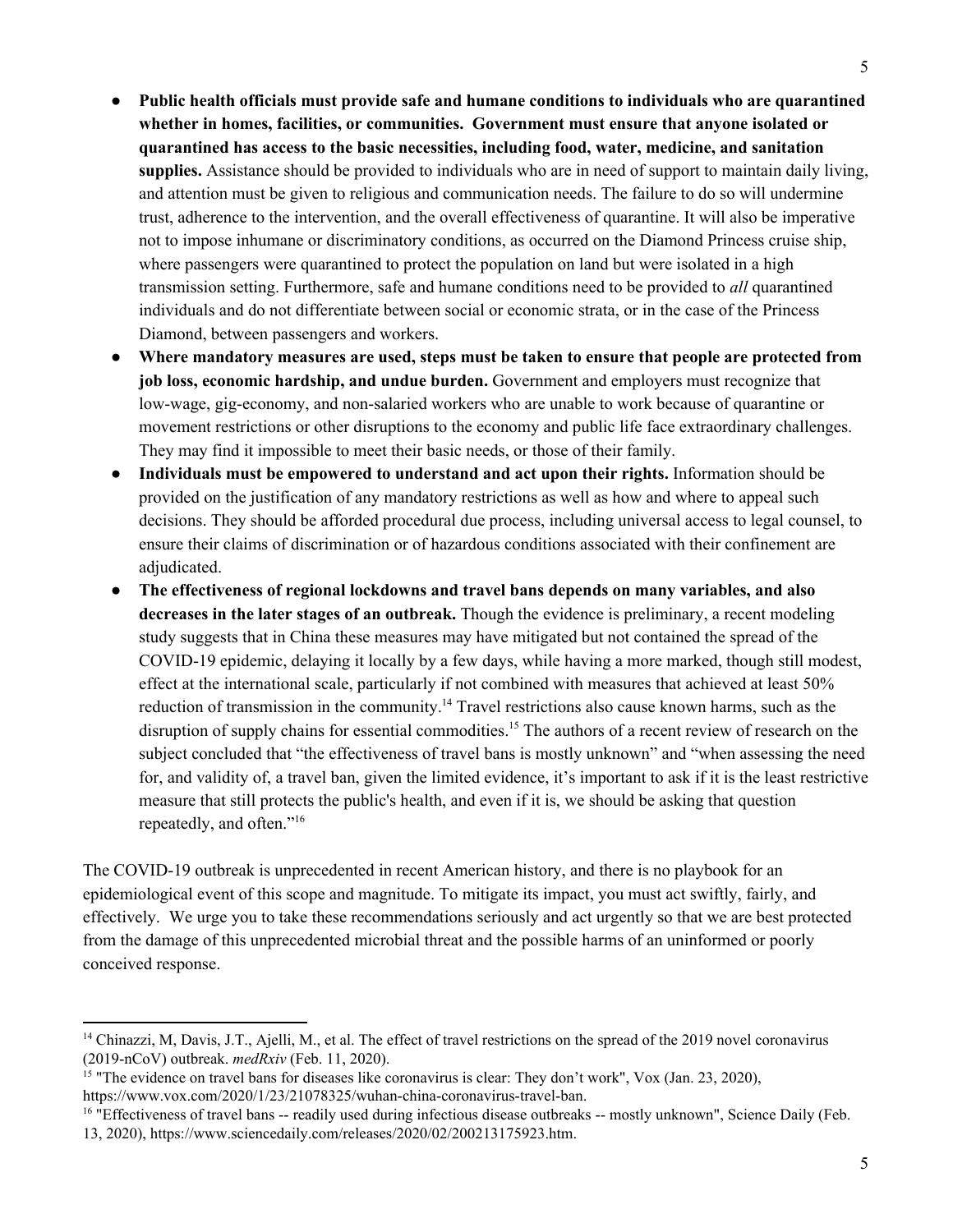**\* \* \***

*[We thank Hanna Ehrlich, Rita Gilles, Mary Petrone and Kayoko Shioda, students at Yale School of Public Health and Yale Law School, for their assistance in the research and writing of this document.]*

The letter will be sent to federal officials midday on Monday, March 2nd, but it will remain open for sign-ons at *[https://forms.gle/gxwhVkm5PnvFMCcR7](https://nam05.safelinks.protection.outlook.com/?url=https%3A%2F%2Fforms.gle%2FgxwhVkm5PnvFMCcR7&data=02%7C01%7Cgregg.gonsalves%40yale.edu%7Cb7b8538f62244566795c08d7bebcf0df%7Cdd8cbebb21394df8b4114e3e87abeb5c%7C0%7C0%7C637187591028279077&sdata=2aH7TOo5PfPB8P5JkEaEEtJp16cmKO9dyYvxbDV%2BQsA%3D&reserved=0). The online version of the letter will be updated every 24 hours as new* endorsements come in. Please include your name, title and affiliation, which you can fill in at the bottom of the form at the link above. If you do not see your name listed 24 hours after you submit, please email *[covid19.openletter@gmail.com](mailto:covid19.openletter@gmail.com).*

(Signatures last updated at 11:21AM on March 2)

### *[\* writing group]*

Signed (affiliations for identification purposes only),

- *1. Gregg S. Gonsalves, Assistant Professor, Department of Epidemiology of Microbial Diseases, Yale School of Public Health \**
- *2. Amy Kapczynski, Professor of Law, Yale Law School \**
- *3. Albert I. Ko, Professor and Chair, Department of Epidemiology of Microbial Diseases, Yale School of Public Health \**
- *4. Wendy E. Parmet, Professor of Law, Faculty Director, Center for Health Policy and Law, Northeastern University. \**
- *5. Scott Burris, Professor and Director, Center for Public Health Law Research, Policy Surveillance Program, Temple University Beasley School of Law \**
- *6. Xi Chen, Assistant Professor, Department of Health Policy and Management, Yale School of Public Health \**
- *7. Saad B. Omer, Director, Yale Institute for Global Health, Professor of Medicine (Infectious Diseases), Professor of Epidemiology of Microbial Diseases, Adjunct Professor (Nursing), Yale Medical School, Yale School of Public Health, Yale School of Nursing \**
- *8. Sten H. Vermund, Dean and Anna M.R. Lauder Professor of Public Health, Yale School of Public Health and Professor of Pediatrics, Yale School of Medicine \**
- *9. Michael J. Wishnie, Clinical Professor of Law and Counselor to the Dean, Yale Law School \**
- *10. Alice M. Miller, Co-Director, Global Health Justice Partnership of the Yale Law School and the School of Public Health, Yale University \**
- *11. Kayoko Shioda, PhD Candidate, Department of Epidemiology of Microbial Diseases, Yale School of Public Health \**
- *12. Mary Petrone, PhD Candidate, Department of Epidemiology of Microbial Diseases, Yale School of Public Health \**
- *13. Hanna Ehrlich, PhD Candidate, Department of Epidemiology of Microbial Diseases, Yale School of Public Health \**
- *14. Rita Gilles, JD Candidate, Yale Law School \**
- *15. Steven Galinat, JD Candidate, Temple University Beasley School of Law \**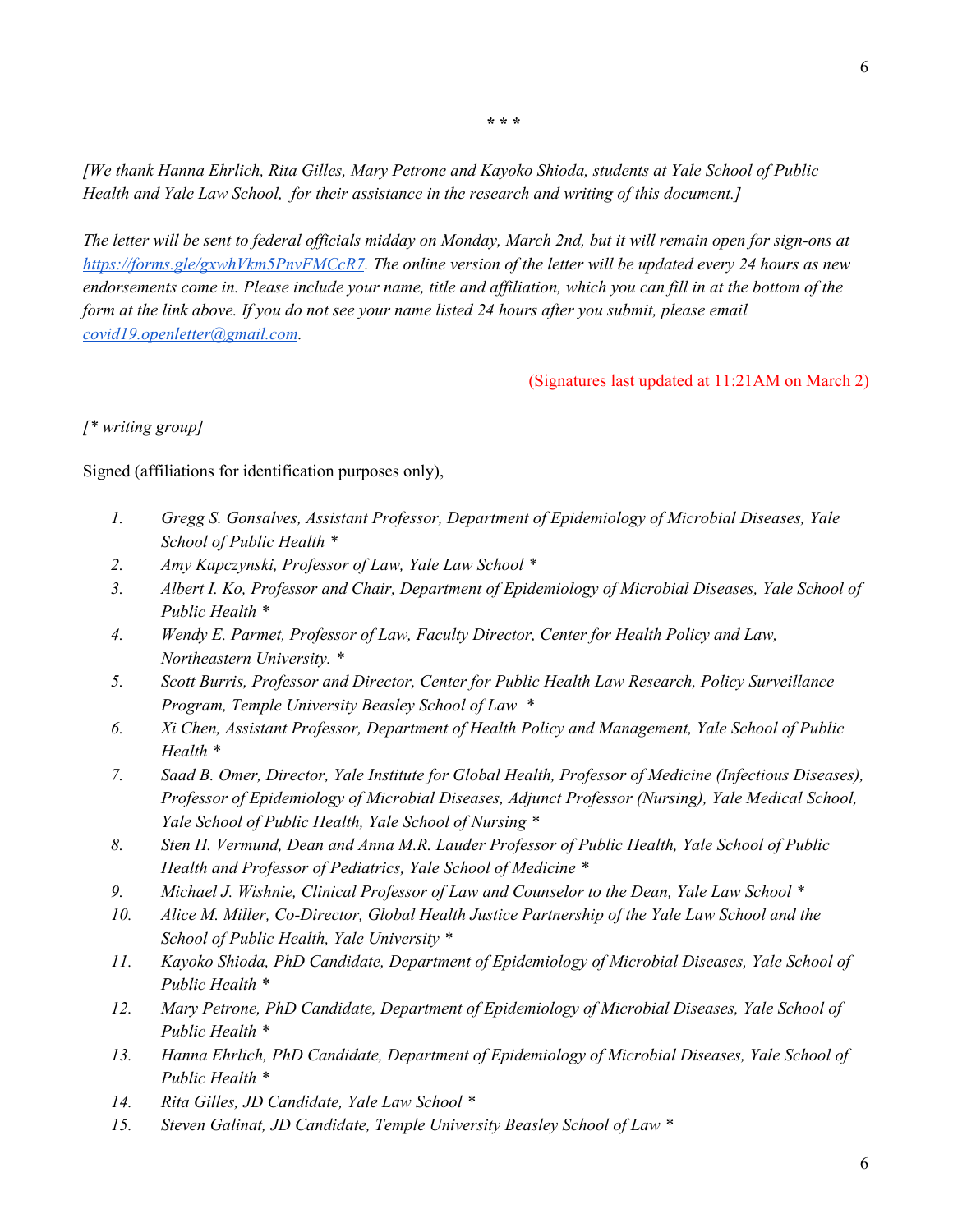- 16. Ann Kurth, Dean and Professor, Yale School of Nursing
- 17. Robert Heimer, Professor of Epidemiology and of Pharmacology, Yale School of Public Health
- 18. Amy Bei, Department of Epidemiology of Microbial Diseases, Yale School of Public Health
- 19. Glenn Cohen, Professor of Law and Director, Petrie-Flom Center for Health Law Policy, Biotechnology & Bioethics, Harvard Law School
- 20. A. David Paltiel, Professor, Department of Health Policy and Management, Yale School of Public Health and Yale School of Management
- 21. Forrest W. Crawford, Associate Professor, Department of Biostatistics, Yale School of Public Health
- 22. Trace Kershaw, Professor and Chair, Department of Social and Behavioral Sciences, Yale School of Public Health
- 23. Carlos del Rio, Professor of Medicine and Global Health, Emory University
- 24. Lynn E. Taylor, Research Professor, University of Rhode Island, Director of HIV and Viral Hepatitis Services, CODAC Behavioral Health, Director, RI Defeats Hep C
- 25. Alexander Breskin, Senior Epidemiologist, NoviSci
- 26. Lynn E. Fiellin, Associate Professor of Medicine and the Yale Child Study Center, Director, play2PREVENT Lab at the Yale Center for Health & Learning Games, Yale University School of Medicine
- 27. Tracy L. Rabin, Assistant Professor of Medicine, Yale University School of Medicine
- 28. Julia Marcus, Assistant Professor, Harvard Medical School
- 29. Nathan D. Grubaugh, Assistant Professor, Department of Epidemiology of Microbial Diseases, Yale School of Public Health
- 30. Lesley Meng, Assistant Professor of Operations Management, Yale School of Management
- 31. Heather Edney, Director, Communications and Development, Homeless Health Care Los Angeles
- 32. Nicolas Terry, Professor of Law, Indiana University Robert H. McKinney School of Law
- 33. Richard Daynard, University Distinguished Professor of Law, Northeastern University, President, Public Health Advocacy Institute
- 34. Peter D. Jacobson, Professor Emeritus of Health Law and Policy, Director, Center for Law, Ethics, and Health, University of Michigan School of Public Health
- 35. Marcella Nunez-Smith, Associate Professor, Yale Schools of Medicine, Public Health, and Management
- 36. Zhuo Chen, Associate Professor, University of Georgia, and Li Dak Sum Chair Professor in Health Economics, University of Nottingham
- 37. Kasia J. Lipska, Assistant Professor of Medicine, Yale School of Medicine
- 38. Ruochen Sun, Student, Yale School of Public Health
- 39. Linda M. Niccolai, Professor, Epidemiology of Microbial Diseases, Yale School of Public Health, Director, Connecticut Emerging Infections Program at Yale
- 40. Qi (Harry) Zhang, Associate Professor, School of Community and Environmental Health, Old Dominion University
- 41. Huiwen Xu, Research Assistant Professor, University of Rochester.
- 42. Gene W. Matthews, Retired Chief Legal Advisor to CDC
- 43. Hongyun Fu, Associate Professor, Division of Community Health and Research, Pediatrics Department, Eastern Virginia Medical School
- 44. Shutong Huo, Student,Yale School of Public Health
- 45. Sheela Shenoi, Assistant Professor of Medicine, Yale School of Medicine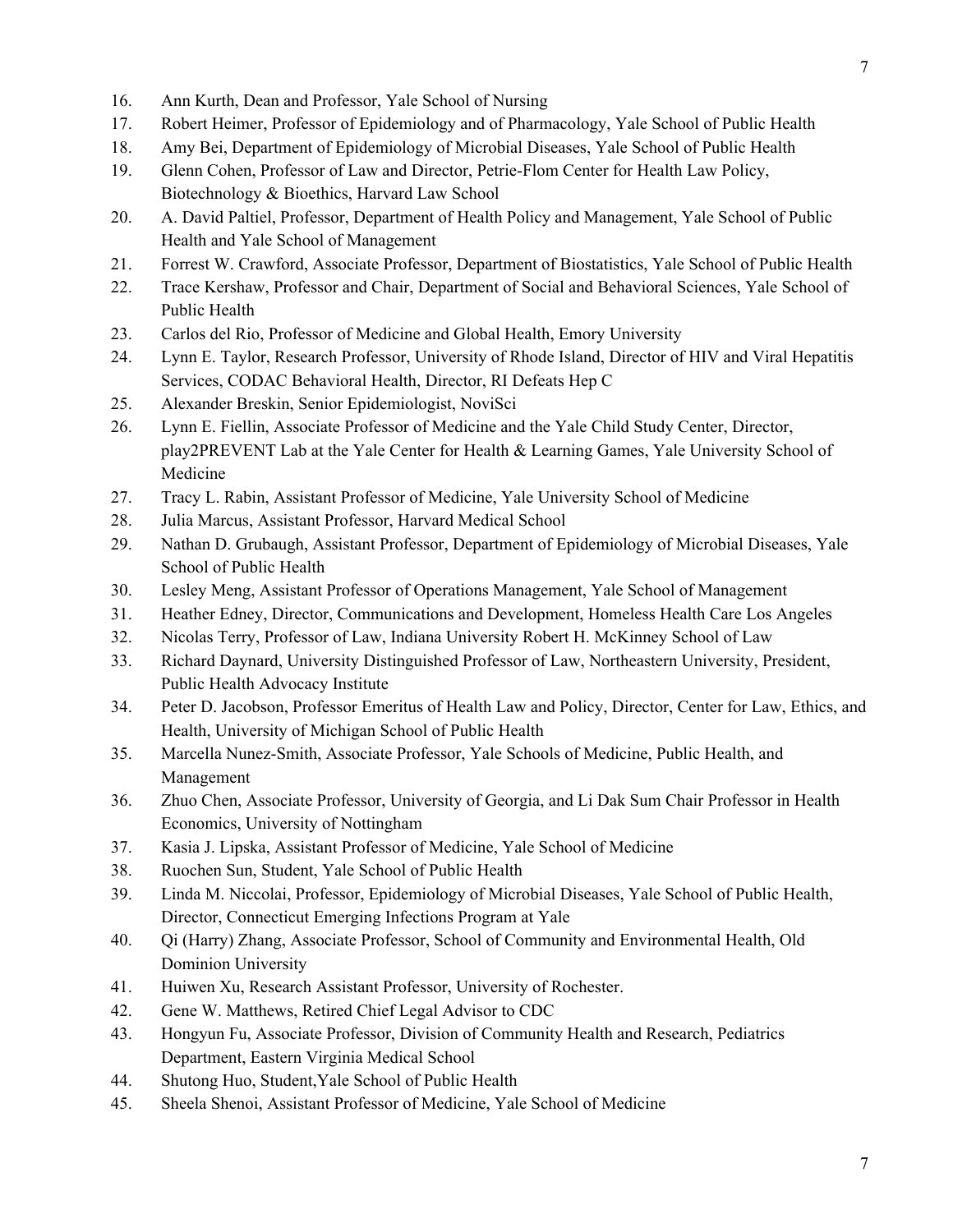- 46. Jing Ma, Associate Professor of Population Medicine, Department of Population Medicine, Harvard Medical School
- 47. Carmen Portillo, Executive Deputy Dean, Yale School of Nursing
- 48. Joe Amon, Director of Global Health, Clinical Professor, Community Health and Prevention, Dornsife School of Public Health, Drexel University
- 49. Lauren W. Kestner, Harm Reduction Program Manager, Prevention Specialist
- 50. Alison Galvani, Director, Yale Center for Infectious Disease Modeling and Analysis (CIDMA), Burnett and Stender Families Professor of Epidemiology, Yale School of Public Health
- 51. Harlan M. Krumholz, Harold H. Hines, Jr. Professor of Medicine, Department of Internal Medicine, Section of Cardiovascular Medicine, Director, Yale-New Haven Hospital Center for Outcomes Research and Evaluation
- 52. Cary P. Gross, Director, [Nati](http://nationalcsp.org/)onal Clinician Scholars Program at Yale, Cancer Outcomes, Public Policy & Effectiveness Research Center, Yale School of Medicine
- 53. Hanming Fang, Class of 1965 Term Professor of Economics, Department of Economics, University of Pennsylvania
- 54. Reza Yaesoubi, Assistant Professor of Health Policy and Management, Yale Schools of Public Health
- 55. David A. Fiellin, Professor of Medicine, Emergency Medicine and Public Health, Yale School of Medicine
- 56. Kenneth A. Freedberg, Professor of Medicine, Massachusetts General Hospital, Harvard Medical School
- 57. Miguel Hernan, Professor of Epidemiology, Harvard T.H. Chan School of Public Health
- 58. Harold Pollack, Helen Ross Professor, School of Social Service Administration, University of Chicago
- 59. Kathryn N. Shands, former Chief of the Toxic Shock Syndrome Task Force at CDC
- 60. Alexandra L Phelan, Faculty, Georgetown University Center for Global Health Science & Security, Adjunct Professor, Georgetown University Law Center
- 61. Ellen Isaacs, Retired Assistant Professor, New York Medical College
- 62. Robin W. Simon, Professor of Sociology, Wake Forest University
- 63. Jessica Athens, Policy and Research Officer, New York State Health Foundation
- 64. Jean Grassman, Associate Professor, Environmental, Occupational and Geospatial Health Sciences, CUNY Graduate School of Public Health and Health Policy
- 65. Jeffrey Bratberg, Clinical Professor of Pharmacy Practice, URI College of Pharmacy
- 66. Carolyn Prouty, Faculty, Public Health and Health Sciences, The Evergreen State College, Olympia, WA
- 67. Wendy B. Bostwick, Associate Professor, University of Illinois at Chicago, College of Nursing
- 68. Kim M. Blankenship, Professor, Department of Sociology, Associate Dean of Research, College of Arts and Sciences, Co-Director, Social and Behavioral Sciences Core, DC CFAR, American University
- 69. David R. Williams, Norman Professor of Public Health,Harvard T.H. Chan School of Public Health
- 70. John Steen, Immediate Past President, American Health Planning Association
- 71. Amanda S. Birnbaum, Professor and Chair, Department of Public Health, Montclair State University
- 72. T. Stephen Jones, Centers for Disease Control and Prevention (retired)
- 73. Elizabeth A. Samuels, Assistant Professor of Emergency Medicine, Brown Emergency Medicine
- 74. Leo Beletsky, Professor of Law and Health Sciences, Northeastern University, Adjunct Associate Professor, UC San Diego School of Medicine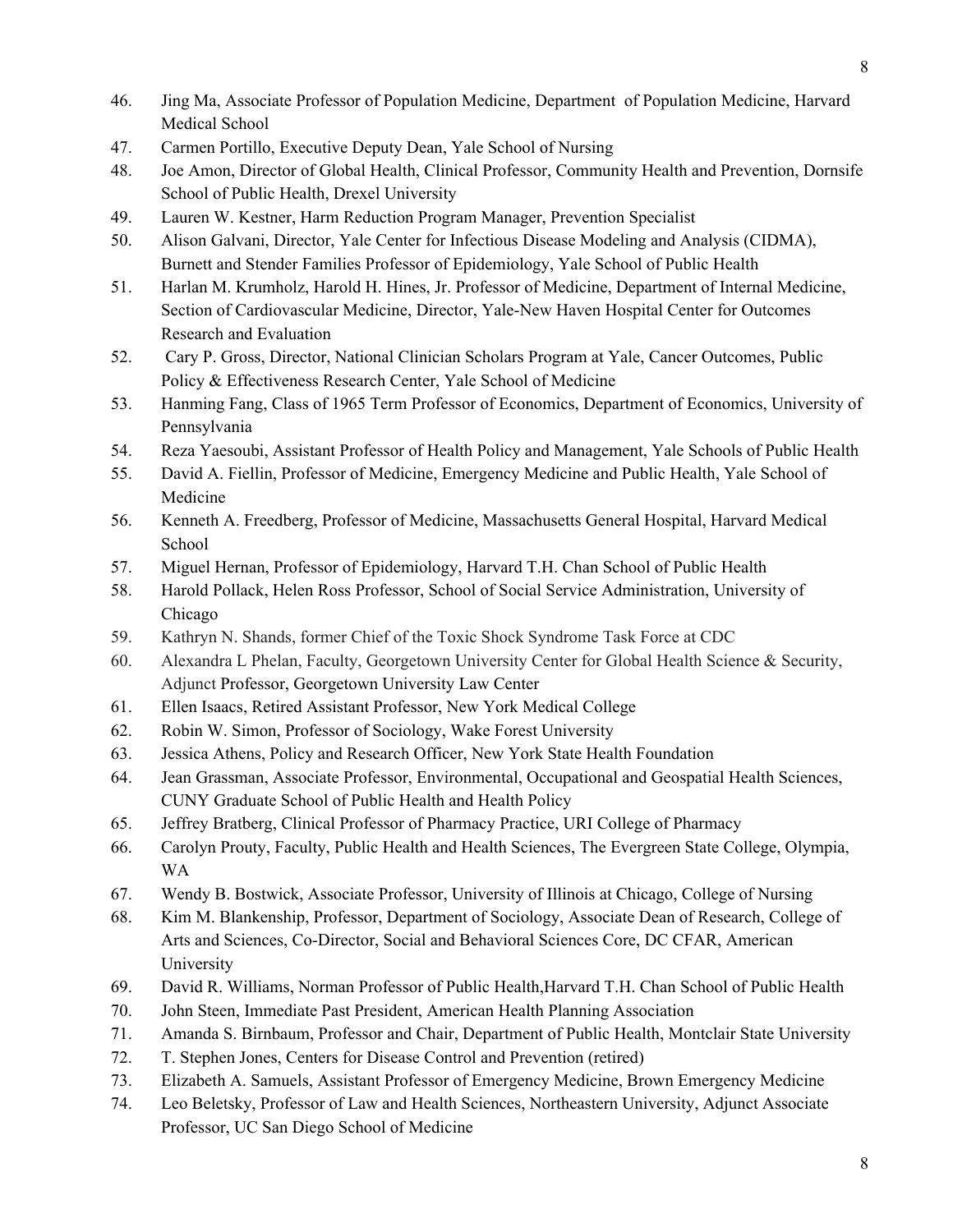- 75. Mindy Fullilove, Professor of Urban policy and Health, The New School
- 76. Ryan McNeil, Assistant Professor, Internal Medicine, Director of Harm Reduction Research, Program in Addiction Medicine, Yale School of Medicine
- 77. Andrew Bäck, MPH Candidate, Department of Epidemiology and Biostatistics, University of Maryland School of Public Health
- 78. Sunil Parikh, Associate Professor, Yale Schools of Public Health and Medicine
- 79. Kaveh Khoshnood, Associate Professor, Yale School of Public Health
- 80. Jennifer E. Miller, Assistant Professor, Yale Medical School, Founder, Bioethics International
- 81. Jeanette M. Tetrault, Associate Professor of Medicine, Program Director, Addiction Medicine Fellowship, Associate Director for Education and Training, Program in Addiction Medicine, Yale School of Medicine
- 82. J. Lucian Davis, Associate Professor, Department of Epidemiology of Microbial Diseases, Yale School of Public Health
- 83. David Vlahov, Professor of Nursing, Professor of Epidemiology Microbial Diseases, Yale University
- 84. Lindsay F. Wiley, Professor of Law and Director of the Health Law and Policy Program, American University
- 85. Judith Feinberg Professor of Medicine/Infectious Diseases, Professor of Behavioral Medicine & Psychiatry, West Virginia University School of Medicine
- 86. Deborah Cotton, Professor of Medicine, Boston University School of Medicine, Professor of Epidemiology, Boston University School of Public Health
- 87. Ross D. Silverman, Professor of Health Policy and Management, Indiana University Fairbanks School of Public Health, Professor of Public Health and Law, Indiana University McKinney School of Law
- 88. Polly J. Price, Asa Griggs Candler Professor of Law and Professor of Global Health, Emory University
- 89. Jonathan Kahn, Professor of Law and Biology, Northeastern University School of Law
- 90. Xuerong Wen, Assistant Professor of Pharmacoepidemiology and Health Outcome, University of Rhode Island
- 91. Paul D. Cleary, Anna M.R. Lauder Professor of Public Health, Yale School of Public Health
- 92. Muneer I. Ahmad, Clinical Professor of Law and Deputy Dean for Experiential Education, Yale Law School
- 93. Rev. Dr. Gary Gunderson, Vice President, FaithHealth, Professor, Division of Public Health Sciences, Wake Forest University Baptist Medical Center and Professor of Faith and the Health of the Public
- 94. Mary Crossley, John E. Murray Faculty Scholar and Professor of Law, University of Pittsburgh School of Law
- 95. Shelley Geballe, Assistant Clinical Professor of Public Health, Yale School of Public Health; Clinical Lecturer, Yale Law School
- 96. Rev. Dr. Gary Gunderson, Vice President, FaithHealth, Professor, Division of Public Health Sciences, Wake Forest University Baptist Medical Center and Professor of Faith and the Health of the Public
- 97. Allan M. Brandt, Amalie Moses Kass Professor of the History of Medicine, Professor of the History of Science, Department of the History of Science, Department of Global Health and Social Medicine, Harvard University
- 98. Melissa M. Goldstein, Associate Professor, Milken Institute School of Public Health, George Washington University
- 99. Kimford J. Meador, Professor, Department of Neurology & Neurological Sciences, Stanford University School of Medicine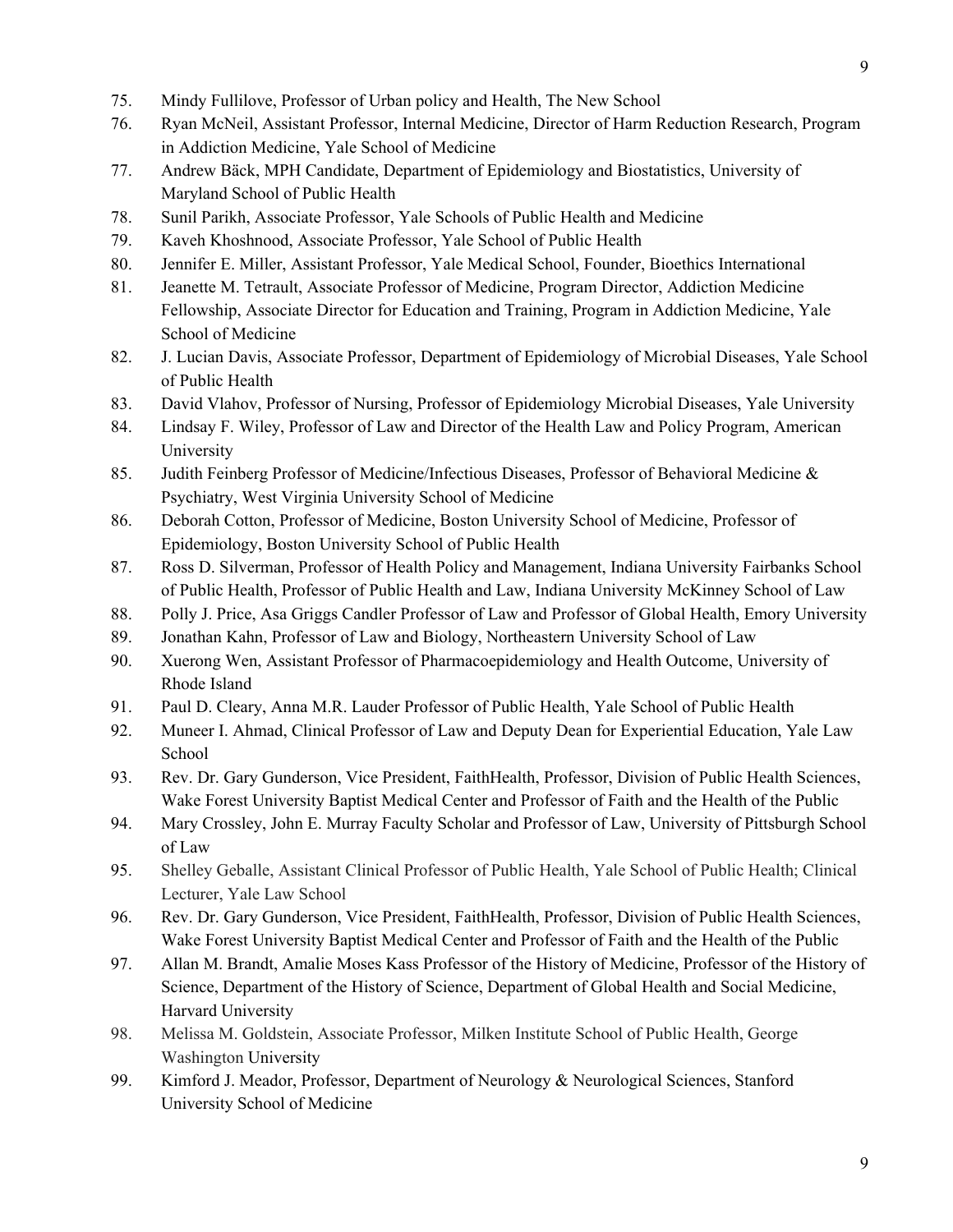- 100. Megan Ranney, Attending Physician, Department of Emergency Medicine, Alpert Medical School, Brown University
- 101. Aiden Shapiro, Resident Physician, NYU/Bellevue Department of Emergency Medicine
- 102. Nancy Krieger, Professor of Social Epidemiology, American Cancer Society Clinical Research Professor, Department of Social and Behavioral Sciences, Harvard T.H. Chan School of Public Health
- 103. Mary Anglin, Associate Professor of Anthropology, University of Kentucky
- 104. Kata Chillag, Hamilton McKay Professor in Biosciences and Human Health, Davidson College
- 105. Christina S. Ho, Professor of Law, Associate Dean of Faculty Research and Development and New Programs, Rutgers Law School, Newark
- 106. Angela Jarman, Assistant Professor of Emergency Medicine, UC Davis
- 107. Debra DeBruin, Interim Director, Associate Professor, Director of Graduate Studies, Center for Bioethics, University of Minnesota
- 108. Sam Snodgrass, Board of Directors, Broken No More/GRASP
- 109. Samuel R. Friedman, Research Professor, Dept of Population Health, New York University School of Medicine
- 110. Matthew M. Kavanagh, Faculty Affiliate, Department of International Health & Law Center, Georgetown University
- 111. Marianne Sullivan, Professor, Public Health, William Paterson University of New Jersey
- 112. Kim D. Jaffee, Associate Professor, School of Social Work, Wayne State University
- 113. Alicia Ely Yamin, Senior Fellow at the Petrie-Flom Center for Health Law Policy, Biotechnology and Bioethics at Harvard Law School
- 114. Lundy Braun, Professor of Medical Science, Professor of Africana Studies. Departments of Africana Studies and Pathology and Laboratory Medicine, Brown University
- 115. Jacky Jennings, Associate Professor, Johns Hopkins School of Medicine & Bloomberg School of Public Health
- 116. Don Mathis, Adjunct Faculty, Delaware Technical Community College
- 117. Duana Fullwiley, Associate Professor of Anthropology, Stanford University
- 118. Marian Moser Jones, Associate Professor & Graduate Director, Department of Family Science, University of Maryland School of Public Health
- 119. Marc Lipsitch, Professor of Epidemiology, Department of Epidemiology, Department of Immunology and Infectious Diseases, Director of the Center for Communicable Disease Dynamics, Harvard T.H. Chan School of Public Health
- 120. Nicole Blum, MD Candidate, University of Illinois College of Medicine
- 121. Jing Li, Assistant Professor of Health Policy and Economics, Department of Population Health Sciences, Weill Cornell Medical College
- 122. W. P. Hanage, Associate Professor, Center for Communicable Disease Dynamics, Department of Epidemiology, Harvard T. H. Chan School of Public Health
- 123. Glorian Sorensen, Professor, Harvard T.H. Chan School of Public Health
- 124. David Rosner, Ronald Lauterstein Professor of Public Health and History, Columbia University
- 125. Kimberly Sue, Medical Director, Harm Reduction Coalition
- 126. Valerie Horsley, Assoc. Professor of Molecular, Cellular & Developmental Biology, Yale University
- 127. Jason A. Smith, Associate Professor of Health Sciences, California State University, East Bay
- 128. James G Kahn, Professor in Residence, Department of Epidemiology and Biostatistics, School of Medicine, UCSF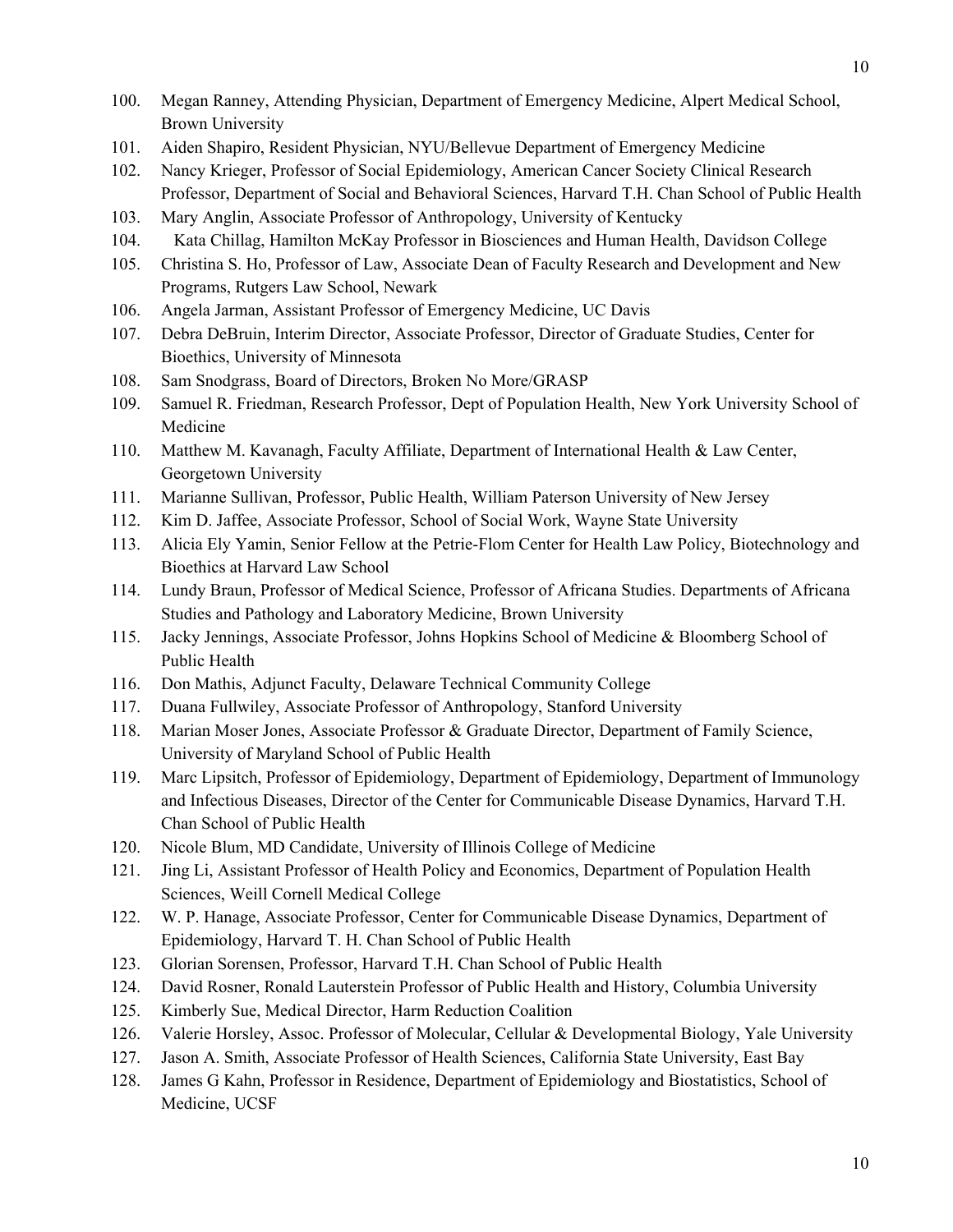- 129. Simon Sang, Associate Professor in Animal and One Health, Department of Agricultural and Environmental Sciences, College of Agriculture, Environment and Human Science
- 130. Robert Field, Professor of Law and Professor of Health Management and Policy, Drexel University
- 131. Matthew Wynia, Professor of Medicine and Public Health, Director, Center for Bioethics and Humanities, University of Colorado
- 132. Robin W. Simon, Professor of Sociology, Wake Forest University
- 133. Catherine DeLorey, President, Women's Health Institute
- 134. Erica Concors, Medical Student, Rutgers Robert Wood Johnson Medical School
- 135. Atheendar S. Venkataramani, Assistant Professor of Health Policy and Medicine, Perelman School of Medicine, University of Pennsylvania
- 136. Lillian Tom-Orme, AIANNH Caucus, APHA, Co-Chair, Native Research Network, INC
- 137. Steven Seeche, Community Mediator, Cambridge Mass
- 138. Katherine M. Keyes, Ph.D., Associate Professor of Epidemiology, Columbia University, Mailman School of Public Health
- 139. Elana Silver, Principal Epidemiologist, Laurelton Research
- 140. Carole S. Vance, Senior Fellow, Global Health Justice Partnership, Yale University
- 141. Mary T Bassett, Professor of the Practice of Health and Human Rights, Director, François-Xavier Bagnoud Center for Health and Human Rights at Harvard University
- 142. Donald K Milton, Professor, Environmental & Occupational Health, Institute for Applied Environmental Health, School of Public Health, University of Maryland
- 143. Martha Livingston, Professor and Chair, Public Health, SUNY Old Westbury
- 144. Gay Young, Professor & Chair, Department of Sociology, American University
- 145. Suzanne M. Babich, Associate Dean of Global Health, Acting Chair, Dept of Global Health, Professor of Health Policy and Management, Indiana University
- 146. Matthew Kohrman, Associate Professor of Anthropology, Stanford University & Faculty Fellow at Stanford Center for Innovation in Global Health
- 147. Wendy K. Mariner, Edward R. Utley Professor of Health Law, Boston University School of Public Health, Professor of Law, Boston University School of Law, Professor of Medicine, Boston University School of Medicine
- 148. Alan Goodman, Professor of Biological Anthropology, Hampshire College
- 149. Steven B. Auerbach, CAPT (Retired) U.S. Public Health Service
- 150. T.M. Luhrmann, Howard H. and Jessie T. Watkins University Professor of Anthropology, Stanford University
- 151. Jim Bloyd, PhD Student, University of Illinois at Chicago School of Public Health
- 152. Michael Barthman, Resident Physician, Brown Emergency Medicine
- 153. Anna Reisman, Professor of Medicine, Yale School of Medicine
- 154. Crissaris Sarnelli, Physician, Ryan Health Center
- 155. Alison Buttenheim, Associate Professor of Nursing and Health Policy, University of Pennsylvania
- 156. Lara Stemple, Assistant Dean; Director, Health and Human Rights Law Project, UCLA School of Law
- 157. Michael A. Rodriguez, Professor and Vice Chair, Department of Family Medicine, David Geffen School of Medicine at UCLA; Professor, Department of Community Health Sciences, UCLA Fielding School of Public Health; Chair, UCLA Global Health Minor; Director, Health Equity Network of the Americas
- 158. Eugene Shapiro, Professor of Pediatrics and of Epidemiology, Yale University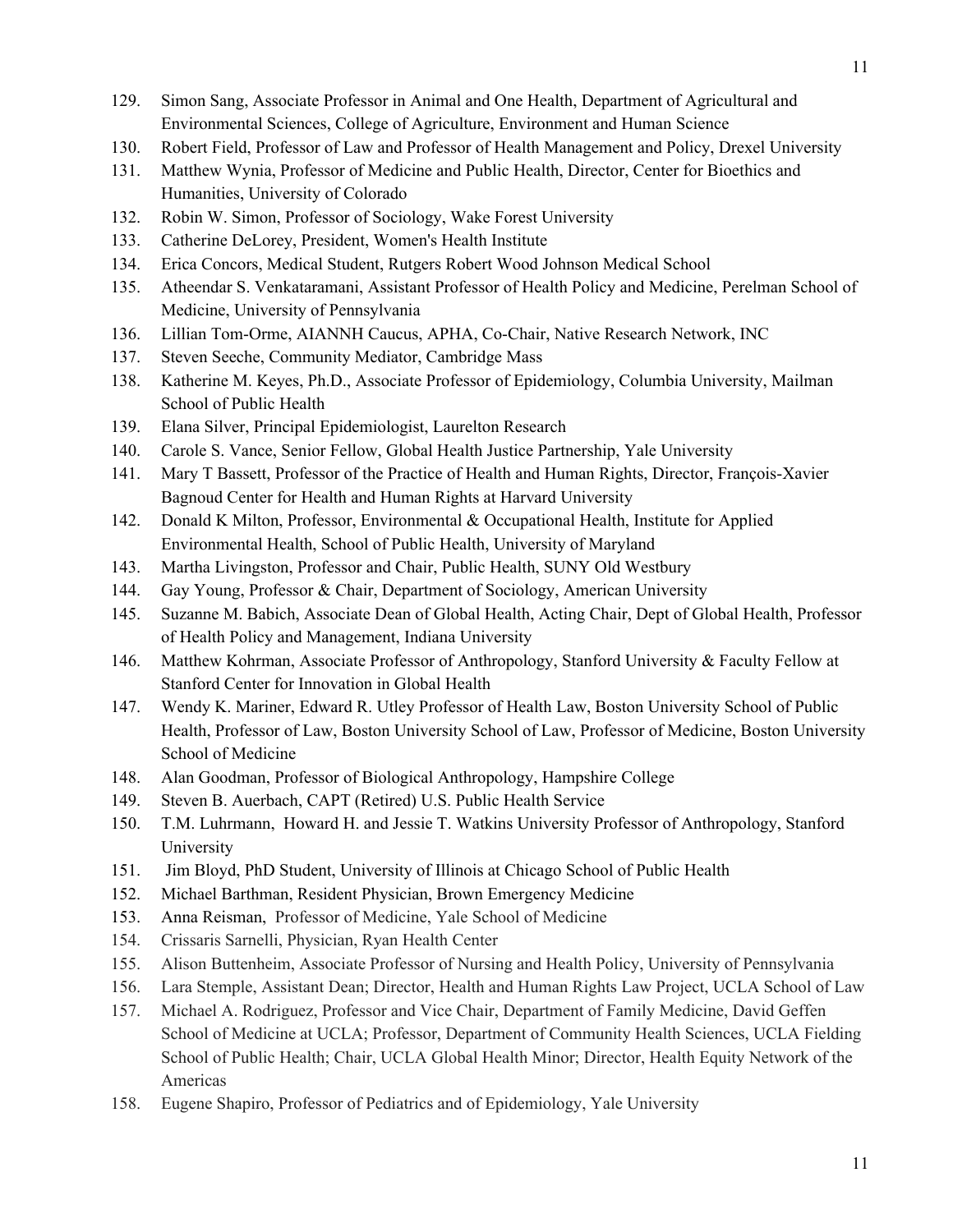12

- 159. Yazdan Yazdanpanah, Head of Infectious Disease Department; Bichat Hospital, Paris, France, Head of Infectious Disease, Immunology, Microbiology Institute Inserm France
- 160. Clifford W. Bogue, Waldemar Von Zedtwitz Professor of Pediatrics, Chair of Pediatrics, Yale School of Medicine, Chief of Pediatrics and Chief Medical Officer, Yale New Haven Children's Hospital
- 161. Perry N. Halkitis, Dean and Professor of Biostatistics and Urban-Global Public Health; Director, Center for Health, Identity, Behavior & Prevention Studies (CHIBPS), Rutgers School of Public Health; Editor in Chief, Behavioral Medicine; Founding Editor in Chief, *A*nnals of LGBTQ Public and Population Health
- 162. Sunday Clark, Associate Professor of Epidemiology Research, Department of Emergency Medicine, Weill Cornell Medicine
- 163. El'gin Avila, Principal Investigator/Founder, Equitable Health Solutions
- 164. Carolyn C. Cannuscio, Associate Professor of Family Medicine and Community Health, Section of Public Health, Perelman School of Medicine, University of Pennsylvania
- 165. Paula Tavrow, Associate Adjunct Professor, Department of Community Health Sciences, UCLA Fielding School of Public Health
- 166. Sofia Gruskin, Professor, Keck School of Medicine and Gould School of Law; Director, USC Institute on Inequalities in Global Health, University of Southern California
- 167. Annunziata van Voorene, Founder, Any Positive Change
- 168. Sandra Crouse Quinn, Professor and Chair, Department of Family Science; Senior Associate Director, Maryland Center for Health Equity, School of Public Health, University of Maryland
- 169. Caren Solomon, Associate Professor of Medicine, Harvard Medical School
- 170. Daniel M. Goldstein, Lecturer, University of Massachusetts Amherst, School of Public Health and Health Sciences
- 171. David P Eisenman, Director, UCLA Center for Public Health and Disasters; Professor of Medicine, David Geffen School of Medicine at UCLA; Professor of Public Health, Fielding UCLA School of Public Health
- 172. Avik Chatterjee, Assistant Professor, Boston University School of Medicine
- 173. Vicki S. Freimuth, Professor Emeritus, Health Communication, University of Georgia; Former Director of Communication, CDC
- 174. Regina LaRocque, Associate Professor of Medicine, Harvard Medical School & Division of Infectious Diseases, Massachusetts General Hospital
- 175. Sidney D. Watson, Jane and Bruce Robert Professor of Law; Director, Center for Health Law Studies, Saint Louis University School of Law
- 176. Michael R. Cousineau, Professor Clinical Preventive Medicine, Keck School of Medicine and the Price School of Public Policy; Senior Advisor, Gehr Family Center for Health Systems Science, University of Southern California
- 177. Lynn P. Freedman, Professor of Population and Family Health, Columbia University Mailman School of Public Health
- 178. Amelia Reese Masterson, Researcher, Community Alliance for Research and Engagement, Yale School of Public Health & Southern Connecticut State University
- 179. Carole H. Browner, Distinguished Research Professor, Center for Culture and Health, Semel Institute for Neuroscience and Human Behavior, Department of Anthropology, Department of Gender Studies, University of California, Los Angeles
- 180. Mary Crippen, Outreach Manager, Bronx Regional Health Information Organization
- 181. Caroline Jean Acker, Professor Emerita of History, Carnegie Mellon University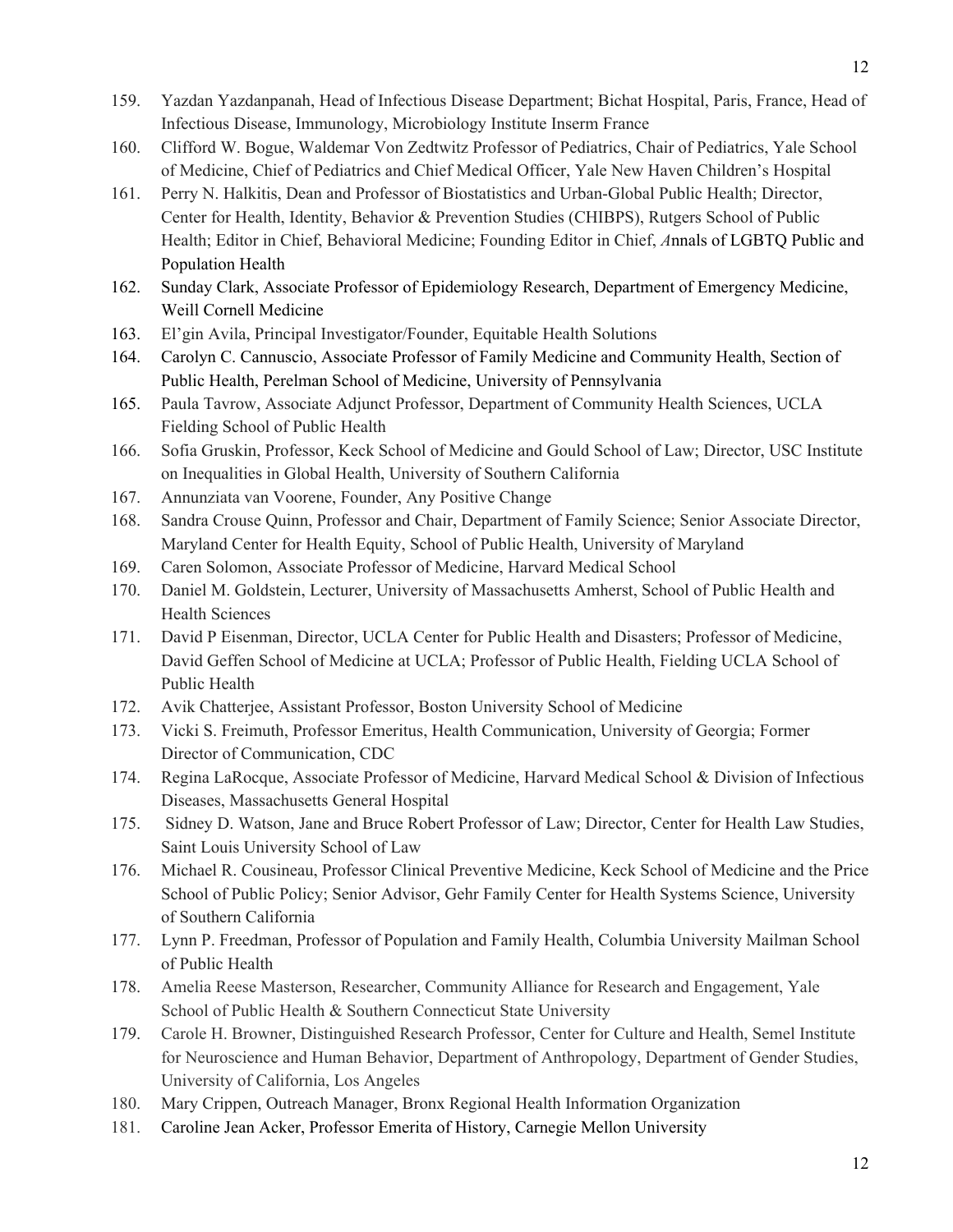- 182. Erika Sabbath, Assistant Professor, Boston College School of Social Work
- 183. Dean Schillinger, University of California San Francisco, Professor of Medicine; Director, UCSF Health Communications Research Program
- 184. Ana Santos Rutschman, Assistant Professor of Law, Center for Health Law Studies, Saint Louis University School of Law
- 185. Agnes Usoro, Johns Hopkins University, Department of Emergency Medicine
- 186. Elizabeth Pendo, Joseph J. Simeone Professor of Law, Saint Louis University School of Law
- 187. John R. Stone, Professor, Creighton University, Dept. of Interdisciplinary Studies, Graduate Program in Bioethics, Dept. of Medicine, School of Medicine
- 188. Jacob Gross, Tufts University, Vice President of Tufts Public Health Society
- 189. Naomi Rogers, Professor of the History of Medicine, Yale School of Medicine
- 190. Jesse A. Goldner, John D. Valentine Professor of Law Emeritus, Center for Health Law Studies, Saint Louis University
- 191. Parveen Parmar, Associate Professor, Clinical Emergency Medicine; Chief, Division of Global Emergency Medicine, Keck School of Medicine, University of Southern California
- 192. Robert L. Cohen, NYC Board of Correction
- 193. Gordon D. Schiff, Associate Professor, Harvard Medical School
- 194. Mardge Cohen, Boston Health Care For the Homeless
- 195. Deborah C Glik, Professor, Dept Community Health Sciences, UCLA Fielding School of Public Health
- 196. Davidson H. Hamer, Professor of Global Health and Medicine, Boston University Schools of Public Health and Medicine
- 197. Doug Blanke, Executive Director, Public Health Law Center
- 198. Christina Nicolaidis, Professor and Senior Scholar in Social Determinants of Health, School of Social Work, Portland State University (PSU); Adjunct Associate Professor, Department of Medicine, Oregon Health and Science University (OHSU) and the OHSU-PSU School of Public Health
- 199. Lee Riley, School of Public Health, University of California, Berkeley
- 200. Eva Raphael, Dept of Family and Community Medicine, UCSF
- 201. Eric Nilles, Director, Program on Infectious Diseases and Epidemics, Harvard Humanitarian Initiative; Assistant Professor, Harvard Medical School; Attending Physician, Department of Emergency Medicine, Brigham and Women's Hospital
- 202. Steven Galinat, JD Candidate, Temple University Beasley School of Law
- 203. Mary E. Wilson, Clinical Professor of Epidemiology and Biostatistics, School of Medicine, University of California, San Francisco; Adjunct Professor of Global Health and Population, Harvard T.H. Chan School of Public Health, Boston, Massachusetts
- 204. Trude Bennett, Associate Professor Emerita, Department of Maternal and Child Health, Gillings School of Global Public Health, University of North Carolina at Chapel Hill
- 205. Joseph Fauver, Postdoctoral Research Associate, Department of Epidemiology of Microbial Diseases, Yale School of Public Health
- 206. Sarah B. Andrea, Postdoctoral Scholar, Department of Epidemiology, University of Washington School of Public Health
- 207. K. John McConnell, Professor & Director, Center for Health Systems Effectiveness, Oregon Health & Science University
- 208. Angela Garcia, Associate Professor of Anthropology, Stanford University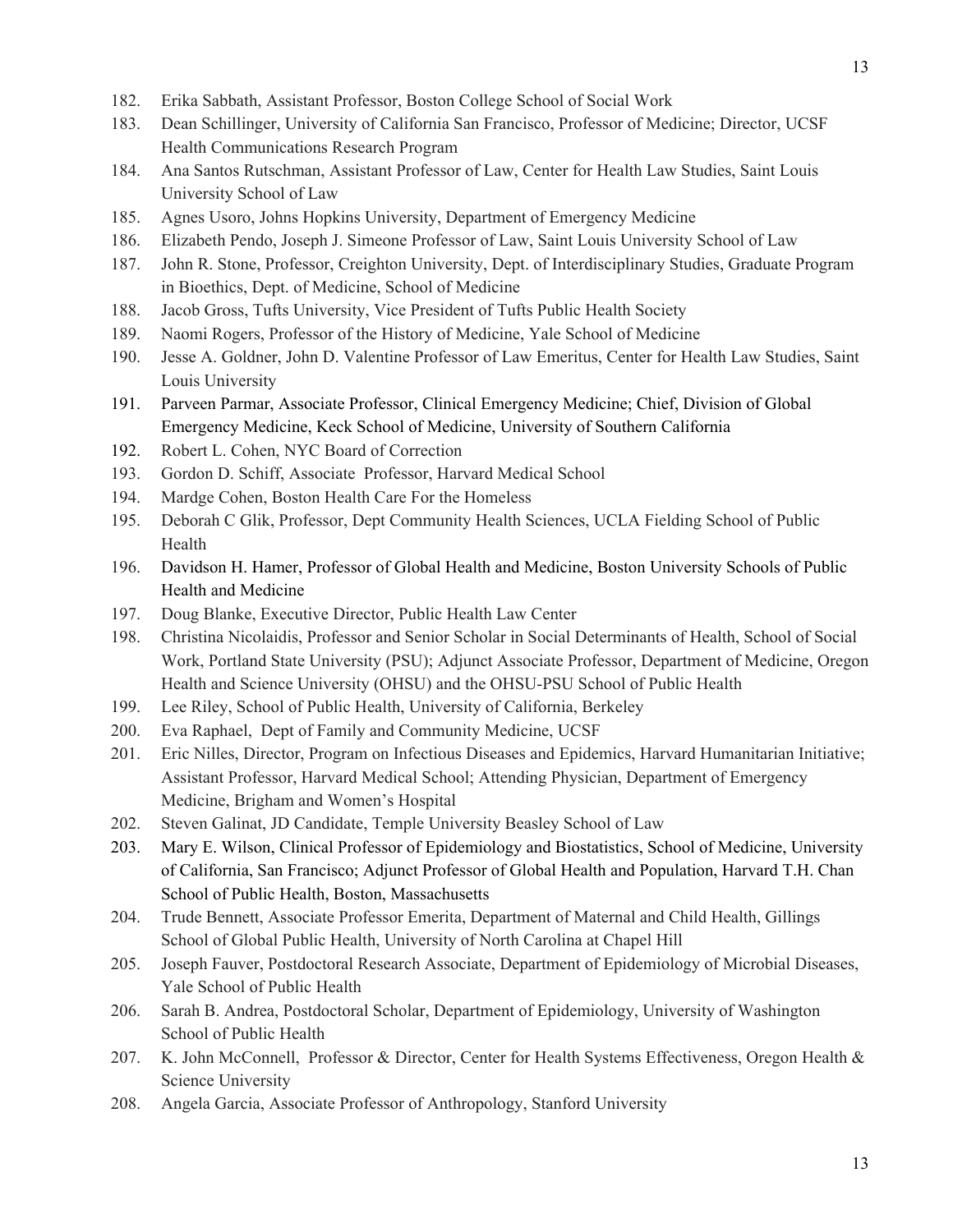- 209. Gregory R. Wagner, Harvard T.H. Chan School of Public Health; National Institute for Occupational Safety and Health, Centers for Disease Control and Prevention (retired)
- 210. Leslie B. Hammer, Professor of Psychology, Portland State University
- 211. Pilar N. Ossorio, Professor of Law and Bioethics, University of Wisconsin Law School; Ethics Scholar-in-Residence, Morgridge Institute for Research
- 212. Mary E. Bushman, Research Fellow, Center for Communicable Disease Dynamics, Department of Epidemiology, Harvard T.H. Chan School of Public Health
- 213. Jason Harris, Chief, Division of Global Health; Associate Professor of Pediatrics, Harvard Medical School
- 214. Robert, Dubrow, Professor of Epidemiology, Department of Environmental Health Sciences, Yale School of Public Health
- 215. Jacob Bor, Assistant Professor of Global Health and Epidemiology, Boston University School of Public Health
- 216. J. Mijin Cha, Assistant Professor, Urban and Environmental Policy, Occidental College
- 217. Eva Harris, Professor, Division of Infectious Diseases and Vaccinology; Director, Center for Global Public Health, School of Public Health, University of California, Berkeley
- 218. Jean Lim, Associate Professor, Icahn school of medicine at Mount Sinai
- 219. JD Davids, Health Journalist, The Cranky Queer Guide to Chronic Illness
- 220. Sarah S. Bradley, Professor of Practice, Portland State University School of Social Work
- 221. Raina Plowright, Assistant Professor of Epidemiology, Department of Microbiology and Immunology, Montana State University
- 222. Juan C Salazar, Professor and Chair, Department of Pediatrics, UConn School of Medicine; Physician in Chief, Connecticut Children's Medical Center
- 223. Professor Rebecca Jordan-Young, WGSS, Barnard College; Director, Science and Social Differences Working Group, Columbia University
- 224. Jane E. Koehler, Professor of Medicine, Div. of Infectious Diseases, UCSF
- 225. Akiko Iwasaki, Professor of Immunobiology, Molecular Cellular and Developmental Biology and Dermatology, Yale University School of Medicine
- 226. Eugene Shapiro, Professor of Pediatrics and of Epidemiology, Yale University
- 227. Seth Alan Clark, Attending Physician; Assistant professor of Medicine and Psychiatry and Human Behavior, Alpert Medical School, Brown University
- 228. Nicole Angotti, Assistant Professor of Sociology, Department of Sociology and Research Fellow, Center on Health, Risk and Society, American University
- 229. Charles S. Dela Cruz, Section of Pulmonary, Critical Care and Sleep Medicine, Department of Internal Medicine; Director, Center of Pulmonary Infection Research and Treatment, Yale School of Medicine
- 230. Alexander M. Capron, University Professor & Scott H. Bice Chair in Healthcare Law, Policy and Ethics, Gould School of Law and Keck School of Medicine, University of Southern California
- 231. Richard Bucala, Chief, Division of Rheumatology, Allergy & Immunology; Professor of Medicine, Yale School of Medicine
- 232. Susan L. Bickford, Professor of Mathematics, El Camino College
- 233. Donald Weinbaum, President, New Jersey Public Health Association
- 234. Arthur Reingold, Professor and Division Head, School of Public Health, University of California, Berkeley
- 235. Ruslan Medzhitov, Sterling Professor, Department of Immunobiology, Yale University School of Medicine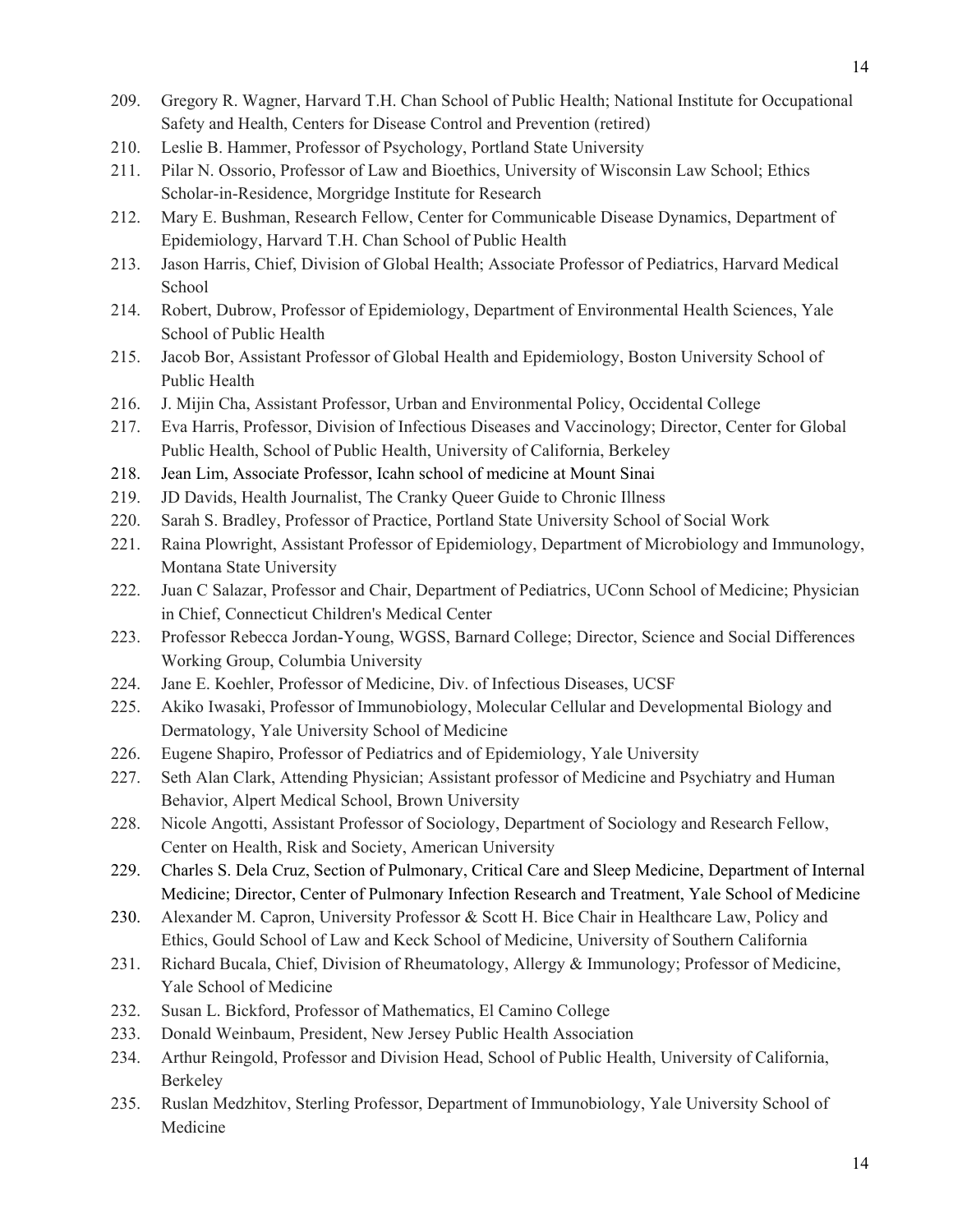- 236. Joseph L Graves Jr., Professor of Biological Sciences, Dept. of Nanoengineering, Joint School of Nanoscience & Nanoengineering, North Carolina, A&T University and UNC Greensboro
- 237. Eran Bendavid, Associate Professor of Medicine, Stanford University
- 238. Howard P. Forman, Professor of Public Health, Radiology, and Management, Yale University.
- 239. Richard Skolnik, Former Lecturer Yale School of Public Health and the Yale School of Management
- 240. Michelle Poulin, Social Scientist, Gender Innovation Lab, Africa Region, The World Bank
- 241. Steffanie Strathdee, Associate Dean of Global Health Sciences, Harold Simon Professor, Co-Director of the Center for Innovative Phage Applications and Therapeutics, Department of Medicine, University of California, San Diego
- 242. Mary E. O'Brien, primary care physician, Columbia University
- 243. Jesse J. Waggoner, Assistant Professor (Department of Medicine, Division of Infectious Diseases), Associate Professor (Department of Global Health), Rollins School of Public Health and Emory University School of Medicine
- 244. Olivia Orta, Postdoctoral Research Associate, Epidemiology Department, Boston University School of Public Health
- 245. Sara Yeatman, Associate Professor and Chair, Department of Health and Behavioral Sciences, University of Colorado Denver
- 246. Ricardo Castillo-Neyra, Department of Biostatistics, Epidemiology and Informatics, Perelman School of Medicine at University of Pennsylvania
- 247. Ann Swidler, Professor of the Graduate School, University of California, Berkeley
- 248. Liu-Qin Yang, Associate Professor of Psychology, Portland State University
- 249. Derek Cummings, Department of Biology and the Emerging Pathogens Institute, University of Florida
- 250. Kenneth D. Rosenberg, Affiliate Assistant Professor, Oregon Health & Science University– Portland State University School of Public Health
- 251. Jason Andrews, Assistant Professor Division of Infectious Diseases and Geographic Medicine, Stanford University School of Medicine
- 252. Caroline Buckee, Associate Professor of Epidemiology and Associate Director of the Center for Communicable Disease Dynamics, Harvard TH Chan School of Public Health
- 253. Sharron Close, Assistant Professor, Emory University School of Nursing
- 254. Stephanie A Bryson, Associate Professor, Portland State University School of Social Work
- 255. Stephen Arpadi, Professor of Pediatrics & Epidemiology, Columbia University Irving Medical Center, Vagelos College of Physicians and Surgeon, Mailman School of Public Health
- 256. MarySue V. Heilemann, Associate Professor, UCLA School of Nursing; Associate Director, National Clinician Scholars Program, UCLA
- 257. Jeffrey D. Klausner, Professor of Medicine and Public Health, UCLA David Geffen School of Medicine and Fielding School of Public Health
- 258. Chandy C. John, Director, Ryan White Center for Pediatric Infectious Diseases and Global Health, Indiana University School of Medicine and Riley Hospital for Children at IUHealth
- 259. David Fidock, Professor of Microbiology and Immunology and of Medical Sciences (Division of Infectious Diseases), Columbia University Irving Medical Center
- 260. Daniel Bausch, Scientific Program Chair, American Society of Tropical Medicine and Hygiene, Washington, DC
- 261. Ellen F. Foxman, Assistant Professor, Departments of Laboratory Medicine and Immunobiology, Yale University School of Medicine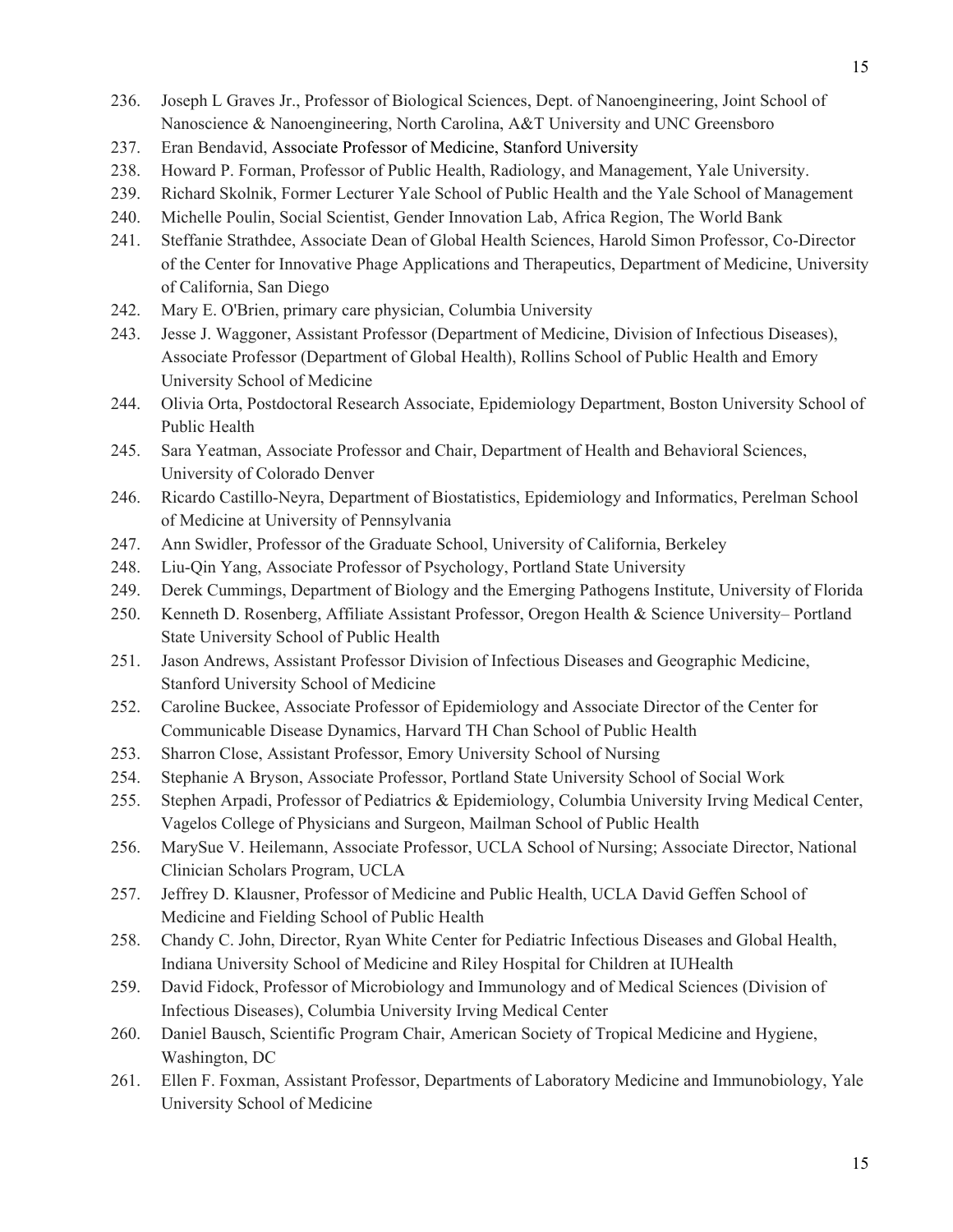- 262. Gerald Friedland, Professor Emeritus Internal Medicine (Infectious Diseases), Epidemiology and Public Health, AIDS Program, Yale School of Medicine
- 263. James W. Russell, Professor of Public Policy, Portland State University
- 264. Jacqueline Fox, Professor, School of Law, University of South Carolina
- 265. Cuoghi Edens, Assistant Professor, Internal Medicine and Pediatrics Sections of Rheumatology and Pediatric Rheumatology, The University of Chicago Medicine
- 266. Judith D. Auerbach, Professor of Medicine, Division of Prevention Sciences, School of Medicine, University of California, San Francisco
- 267. Peter Daszak, President of EcoHealth Alliance, New York
- 268. Joseph N.S. Eisenberg, Chair and Professor, Department of Epidemiology, John G. Searle Professor of Public Health, School of Public Health, University of Michigan
- 269. Sheldon Krimsky, Lenore Stern Professor of Humanities & Social Sciences, Adjunct Professor of Public Health and Community Medicine, Tufts University
- 270. Micah Berman, Associate Professor of Public Health and Law, The Ohio State University
- 271. David A. Hafler, William S. and Lois Stiles Edgerly Professor of Neurology and Professor of Immunobiology, and Chairman, Department of Neurology, Yale School of Medicine
- 272. Alfred L.M. Bothwell, Professor of Immunobiology, Yale University School of Medicine
- 273. Kristen Underhill, Associate Professor of Law, Columbia Law School
- 274. Craig Hadley, Department of Anthropology, Emory University
- 275. Jonathan Kurtis, Chair, Department of Pathology and Laboratory Medicine, Stanley M. Aronson Professor of Pathology and Laboratory Medicine, Brown University, Warren Alpert Medical School Director of Laboratories, Center for International Health Research Director, MD/PhD Program
- 276. Terry Marx, Pediatrician, Children's Aid
- 277. Shruti Mehta, Professor and Deputy Chair Department of Epidemiology, Johns Hopkins Bloomberg School of Public Health
- 278. Michael S. Sinha, Adjunct Faculty, Northeastern University School of Law and Visiting Scholar, Center for Health Policy and Law, Northeastern University School of Law
- 279. Sarah S. Richardson, Professor of the History of Science and of Studies of Women, Gender, and Sexuality, and Director of Graduate Studies, WGS Director, GenderSci Lab, Harvard University
- 280. William M. Sage, James R. Dougherty Chair, School of Law and Professor of Surgery and Perioperative Care, Dell Medical School, The University of Texas at Austin
- 281. John N. Cranmer, Assistant Professor, Emory University Nell Hodgson Woodruff School of Nursing; Principal Investigator, Emory Ethiopia Maternal-Newborn Implementation Research Partnership
- 282. Sarah E. Gollust, Associate Professor, Division of Health Policy and Management, University of Minnesota School of Public Health
- 283. Seema Mohapatra, Associate Professor of Law and Dean's Fellow, Indiana University Robert H. McKinney School of Law
- 284. Adetutu Sadiq, student, UC Berkeley School of Public Health
- 285. Kenneth G. Castro, Professor, Hubert Department of Global Health & Department of Epidemiology, Rollins School of Public Health; Division of Infectious Diseases, Department of Medicine, School of Medicine, Emory University
- 286. Mindy Jane Roseman, Director of International Programs and Director of the Gruber Program for Global Justice and Women's Rights, Yale Law School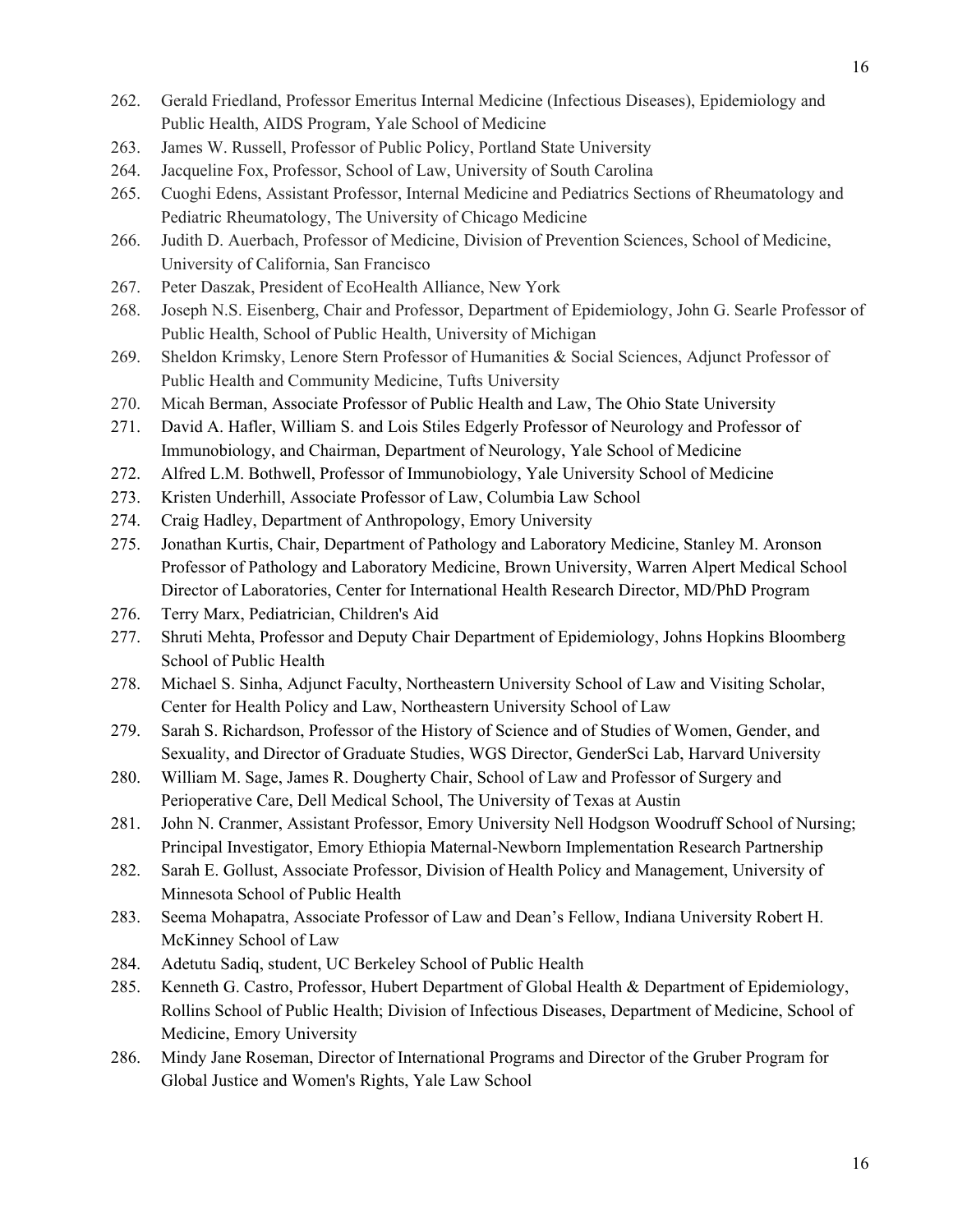- 287. Thuy Bui, Associate Professor of Medicine Director, Global Health/Underserved Populations Track, Internal Medicine Residency at UPMC, Social Medicine Fellowship Program, University of Pittsburgh School of Medicine
- 288. Deborah Ehrenthal, Associate Professor, School of Medicine and Public Health, University of Wisconsin-Madison
- 289. Donna M. Jacobsen Executive Director/President International Antiviral (formerly AIDS) Society-USA
- 290. Natalia Linos, Executive Director FXB Center for Health and Human Rights, Harvard University
- 291. Marcia C. Castro, Andelot Professor of Demography Chair, Department of Global Health and Population, Harvard T.H. Chan School of Public Health
- 292. Chandrakala Ganesh, Associate Professor, Health Sciences California State University, East Bay
- 293. Wafaa El-Sadr, University Professor of Epidemiology and Medicine, Columbia University
- 294. Thomas Clasen, Professor and Interim Chair, Gangarosa Department of Environmental Health, Rollins School of Public Health, Emory University
- 295. Alina Engelman, Assistant Professor, Department of Health Sciences, California State University, East Bay
- 296. Robert G. Wallace, Visiting Scholar, Institute for Global Studies, University of Minnesota
- 297. Daniel S. Goldberg, Associate Professor, Family Medicine and Epidemiology, University of Colorado
- 298. Gary Weil, Professor of Medicine, Washington University School of Medicine
- 299. David R Hill, Professor of Medical Sciences, Director of Global Public Health, Frank H. Netter MD, School of Medicine, Quinnipiac University
- 300. David Stupplebeen, Epidemiologist/Evaluator, Hawaiʻi Health & Harm Reduction Center and Junior Specialist, University of Hawaiʻi at Mānoa
- 301. Nicole Huberfeld, Professor of Health Law, Ethics & Human Rights, Department of Health Law, Policy & Management, and Professor of Law, Boston University School of Public Health
- 302. Jennifer Philips, Associate Professor of Medicine and Molecular Microbiology, Co-Director, Division of Infectious Diseases, Washington University in St Louis
- 303. Zackary Berger, Associate Professor, Johns Hopkins School of Medicine; Core Faculty, Johns Hopkins Berman Institute of Bioethics; Staff Physician, Esperanza Clinic Health Center
- 304. Robert T. Schooley, Professor of Medicine, Division of Infectious Diseases and Global Public Health, University of California, San Diego
- 305. Jenny Reardon, Professor of Sociology and Director of the Science and Justice Research Center, University of California, Santa Cruz
- 306. Steven L. Bernstein, Professor of Emergency Medicine and Public Health, Yale Schools of Medicine and Public Health
- 307. Mary Oschwald, Director and Associate Research Professor, The Regional Research Institute for Human Services, School of Social Work, Portland State University
- 308. David G. Schatz, Professor and Chair, Department of Immunobiology, Yale School of Medicine
- 309. Linda McCauley, Dean, Nell Hodgson Woodruff School of Nursing, Emory University
- 310. Jennifer Adamski, Assistant Professor & AGACNP Program Director, Emory University School of Nursing
- 311. Carolyn Miller Reilly, Clinical Associate Professor and ABSN Program Director, Emory University School of Nursing
- 312. Daniel E. Geller, Clinical Instructor, Nell Hodgson Woodruff School of Nursing, Emory University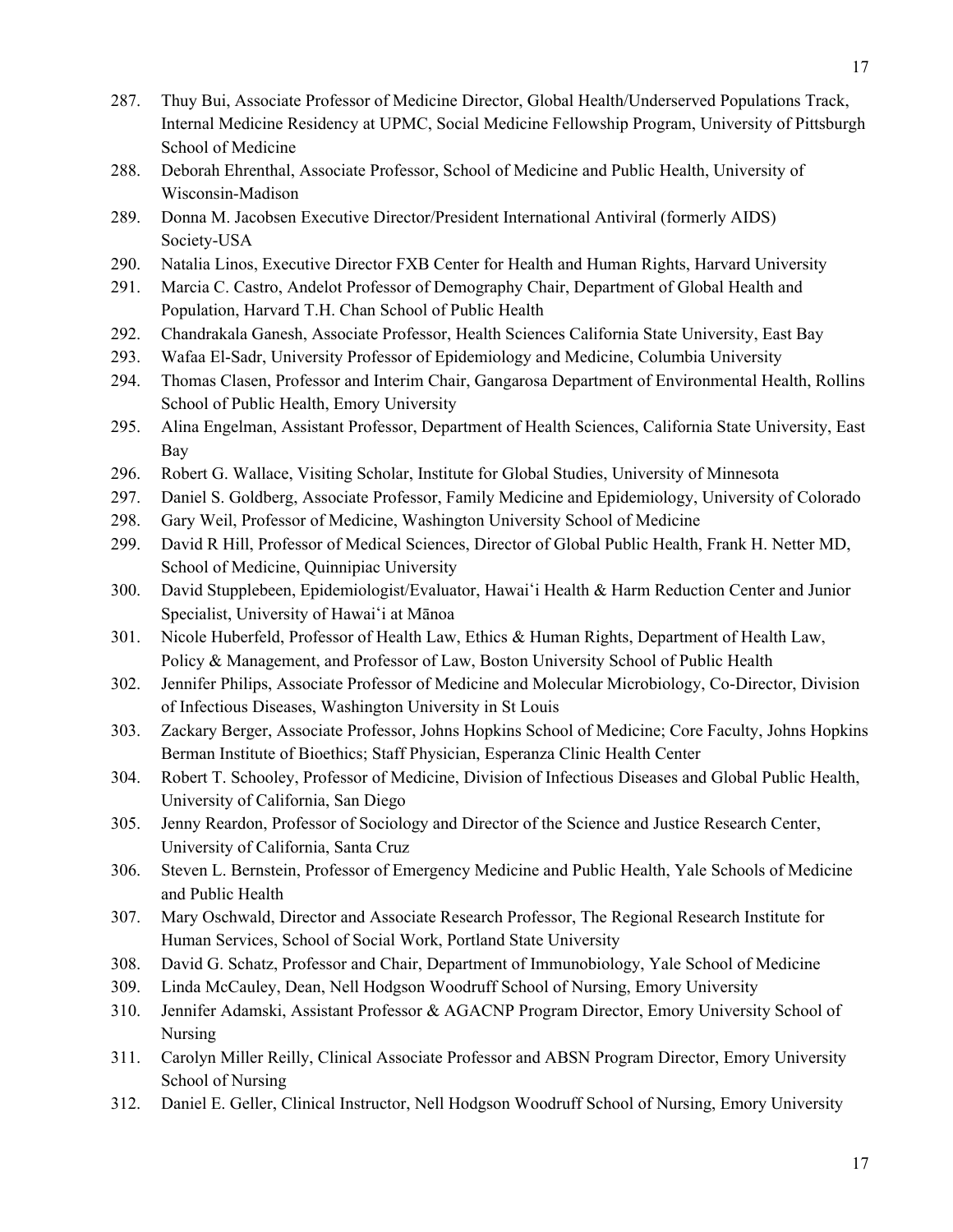- 313. Anne-Catrin Uhlemann, Associate Professor of Medicine, Department of Medicine, Division of Infectious Diseases, Columbia University
- 314. Rachel Sachs, Associate Professor of Law, Washington University in St. Louis
- 315. Brinda Emu, Associate Professor of Medicine/Infectious Diseases, Yale School of Medicine
- 316. Marc N. Gourevitch, Professor and Chair, Department of Population Health, NYU Langone Health
- 317. Arnab Mukherjea, Assistant Professor of Health Sciences (Public & Community Health); Adjunct Faculty Member, Pre-Professional Health Academic Program (PHAP), Department of Health Sciences, California State University, East Bay
- 318. Douglas D. Richman, Distinguished Professor of Pathology and Medicine (Active Emeritus); Director, The HIV Institute; Co-Director, San Diego Center for AIDS Research; Florence Seeley Riford Chair in AIDS Research (Emeritus), University of California, San Diego
- 319. Lori Peek, Professor, Department of Sociology and Director, Natural Hazards Center, University of Colorado Boulder
- 320. Janne Boone-Heinonen, Associate Professor of Epidemiology, School of Public Health, Oregon Health & Science University
- 321. Nino Ricca Lucci, Labor Organizer, UAW Region 9A, MPH Student, Columbia Mailman School of Public Health
- 322. Kathryn M. Barker, Postdoctoral Research Fellow, Center on Gender Equity and Health, Division of Infectious Diseases and Global Public Health, Department of Medicine University of California, San Diego
- 323. Mitch Stripling, National Director, Emergency Preparedness & Response, Planned Parenthood Federation of America
- 324. Esther K. Choo, Associate Professor, Center for Policy and Research in Emergency Medicine, Department of Emergency Medicine, Oregon Health & Science University
- 325. Molly Dondero, Assistant Professor of Sociology, American University
- 326. Mariya Masyukova, Assistant Professor, Department of Family and Social Medicine, Montefiore Medical Center/ Albert Einstein College of Medicine
- 327. Corey Davis, Teaching Professor, Brody School of Medicine, East Carolina University
- 328. Rajesh T. Gandhi, Massachusetts General Hospital, Professor of Medicine, Harvard Medical School
- 329. Gary V. Desir, Paul B. Beeson Professor of Medicine Chair, Internal Medicine, Yale School of Medicine Chief, Internal Medicine, Yale New Haven Hospital
- 330. John Harley Warner, Avalon Professor of the History of Medicine, Yale School of Medicine, and Professor of History, Yale University
- 331. Scott C. Weaver, Professor and Chair, Department of Microbiology and Immunology, University of Texas Medical Branch
- 332. Connie Celum, Professor of Global Health and Medicine, University of Washington
- 333. Laura Ferguson, Assistant Professor, Keck School of Medicine; Director, Program on Global Health
- 334. Phillip Fiuty, Harm Reduction Program Manager, The Mountain Center
- 335. Vasilis Vasiliou, Susan Dwight Bliss Professor of Epidemiology, Department Chair of Environmental Health Sciences, Yale School of Public Health
- 336. Kristine Qureshi, Professor & Associate Dean, University of Hawaii at Manoa, School of Nursing and Dental Hygiene
- 337. David M. Morens, Bethesda, Maryland
- 338. Azita Emami, Robert G. and Jean A. Reid Executive Dean, University of Washington School of Nursing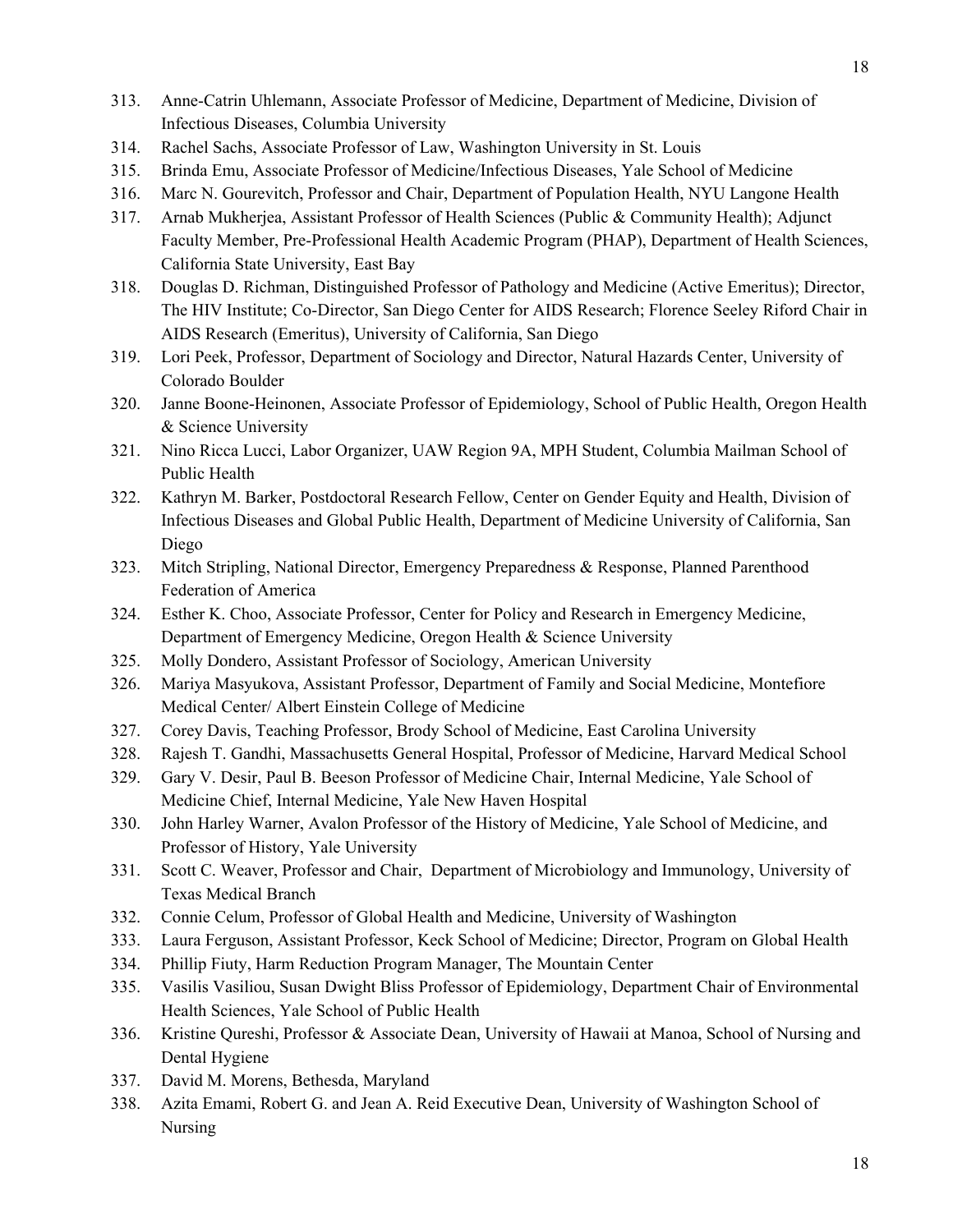- 339. Sydney A. Spangler, Assistant Professor, Lillian Carter Center for Global Health and Social Responsibility, Nell Hodgson Woodruff School of Nursing and Hubert Department of Global Health, Emory University
- 340. Ana V. Diez Roux, Dean, Dornsife School of Public Health, Drexel University
- 341. Usha Ramakrishnan, Interim Chair and Professor, Hubert Department of Global Health, Rollins School of Public Health, Emory University
- 342. John Santelli, Professor, Population and Family Health and Pediatrics, Columbia University
- 343. Joseph S. Ross, Professor of Medicine and Public Health, Yale University
- 344. Katharine Walter, Postdoctoral Fellow, Stanford University School of Medicine
- 345. Vidya Eswaran, Chief Resident, McGaw Medical Center of Northwestern University
- 346. Nina Harawa, Professor-in-Residence, Division of General Internal Medicine and Health Services Research, David Geffen School of Medicine at UCLA (DGSOM), Department of Psychiatry, Charles R. Drew University of Medicine and Science (CDU)
- 347. James Lloyd-Smith, Professor, Department of Ecology & Evolutionary Biology, University of California, Los Angeles
- 348. Lance Gable, Associate Professor of Law, Wayne State University Law School.
- 349. Sherril Gelmon, Professor, Health Systems Management & Policy, Director, PhD in Health Systems & Policy, OHSU & PSU School of Public Health
- 350. Risha Gidwani-Marszowski, Adjunct Associate Professor, UCLA School of Public Health
- 351. Carol S. Camlin, Associate Professor, Dept. of Obstetrics, Gynecology & Reproductive Sciences, University of California, San Francisco
- 352. Nicholas G. Reich, Associate Professor, Department of Biostatistics and Epidemiology, School of Public Health and Health Sciences, University of Massachusetts, Amherst
- 353. Joseph Craft, Professor, Yale University School of Medicine
- 354. Ibukun Fowe,, Graduate Research Assistant, OHSU-PSU School of Public Health, Portland, Oregon
- 355. Josiah "Jody" Rich, Professor of Medicine and Epidemiology, Brown University, Director of the Center for Prisoner Health and Human Rights, Attending Physician, The Miriam Hospital
- 356. George J. Annas, Director, Center for Health Law, Ethics & Human Rights, Boston University School of Public Health
- 357. Traci C. Green, Professor and Director, the Opioid Policy Research Collaborative, The Heller School for Social Policy and Management, Brandeis University
- 358. Denise Chrysler, Retired Attorney, Michigan Department of Community Health
- 359. Corey S. Davis, Former Chair, Orange County (NC) Board of Health, Teaching Professor, East Carolina University Brody School of Medicine
- 360. Michael S. Lyons, Associate Professor Emergency Medicine, University of Cincinnati College of Medicine
- 361. K.M. Venkat Narayan, Ruth and OC Hubert Chair of Global Health, Emory University
- 362. Tim Cunningham, Vice President of Practice and Innovation, Emory Healthcare; Adjunct Assistant Professor, Emory University School of Nursing; Adjunct Assistant Professor University of Virginia School of Nursing.
- 363. Brett Feret, Clinical Professor, Director of Experiential Education, University of Rhode Island College of Pharmacy
- 364. Dabney P. Evans, Associate Professor, Hubert Department of Global Health, Rollins School of Public Health-Emory University
- 365. Pooja Agrawal, Assistant Professor of Emergency Medicine, Yale University School of Medicine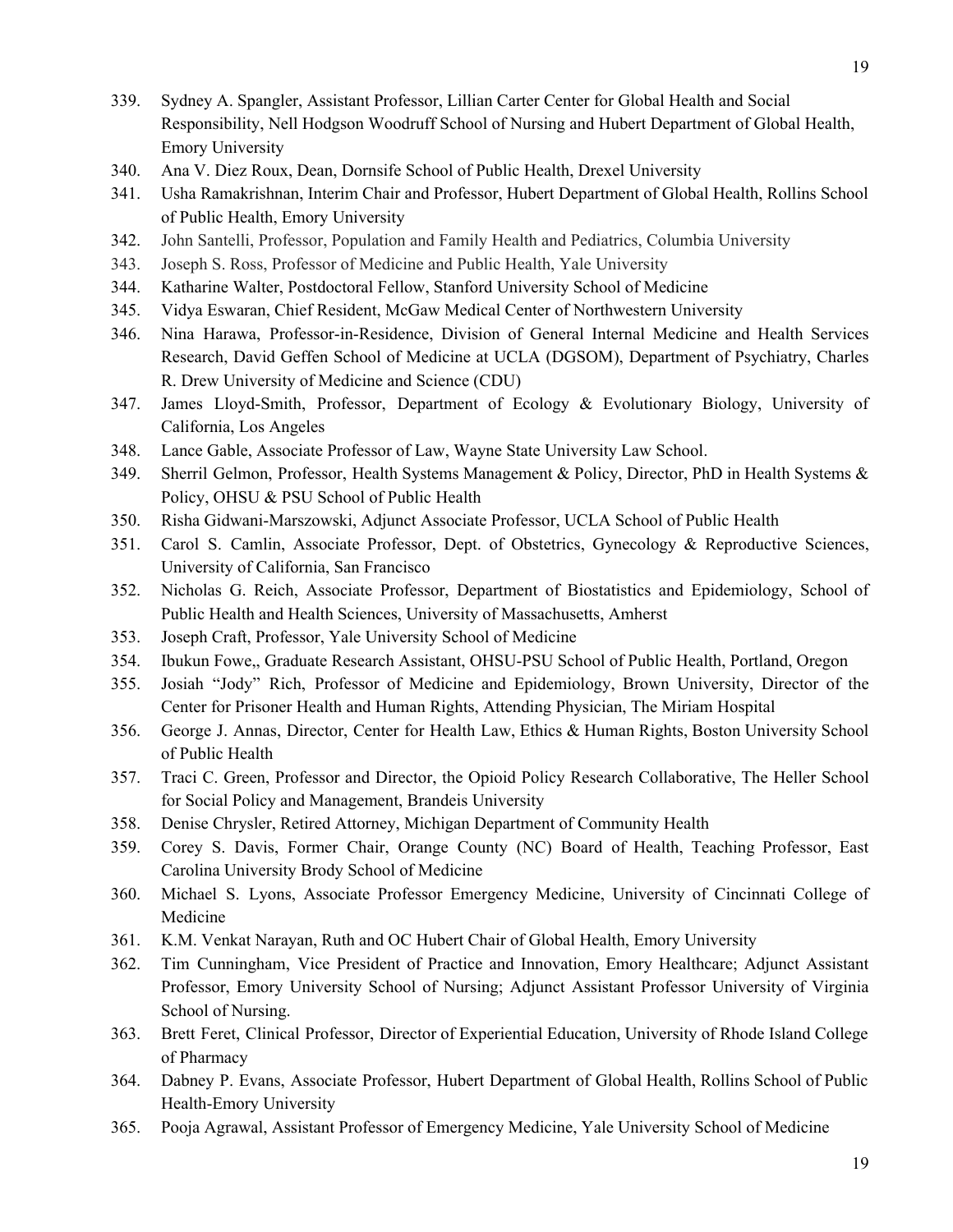- 366. Donald S. Burke, MD, Distinguished University Professor and Jonas Salk Chair of Population Health, University of Pittsburgh
- 367. Harsha Thirumurthy, Associate Professor, Department of Medical Ethics and Health Policy, University of Pennsylvania
- 368. Maryana Arvan, Postdoctoral Scholar, Department of Psychology, University of Central Florida
- 369. Deborah McFarland, Associate Professor, Hubert Department of Global Health, Emory University
- 370. Sydney A. Spangler, Assistant Professor, Lillian Carter Center for Global Health and Social Responsibility, Nell Hodgson Woodruff School of Nursing and Hubert Department of Global Health, Emory University
- 371. Rosemary K. Sokas, Professor, Department of Human Science; Georgetown University School of Nursing and Health Studies, Professor, Department of Family Medicine, Georgetown University School of Medicine
- 372. Marizen Ramirez, Associate Professor, Director, Midwest Center for Occupational Health and Safety, University of Minnesota School of Public Health
- 373. Andrew Goldstein, Assistant Professor at NYU School of Medicine
- 374. Sandra A. Springer, Associate Professor of Medicine, Yale School of Medicine, Department of Internal Medicine, Section of Infectious Disease
- 375. Jim Lavery, Professor and Conrad N. Hilton Chair in Global Health Ethics, Hubert Department of Global Health, Rollins School of Public Health and Faculty, Center for Ethics, Emory University
- 376. Ted Cohen, Professor, Department of Epidemiology of Microbial Diseases, Yale School of Public Health
- 377. Leslie I. Boden, Professor, Department of Environmental Health, Boston University School of Public Health
- 378. Ranit Mishori, Professor of Family Medicine, Georgetown University School of Medicine
- 379. Lorna Thorpe, Professor and Director, Division of Epidemiology, Vice Chair, Strategy and Planning, Department of Population Health, NYU Grossman School of Medicine
- 380. Kay Lovelace, Associate Professor of Public Health Education, School of Health and Human Sciences, University of North Carolina at Greensboro
- 381. Isabel Morgan, PhD Student, Department of Maternal and Child Health, Gillings School of Global Public Health, University of North Carolina at Chapel Hill
- 382. Barak Richman, Bartlett Professor of Law and Business Administration, Duke University, Visiting Scholar, Department of Medicine, Stanford University
- 383. Joshua L. Warren, Associate Professor of Biostatistics, Yale University
- 384. Carolyn L. Westhoff, Sarah Billinghurst Solomon Professor of Reproductive Health, Columbia University
- 385. Maile Phillips, PhD Candidate, Department of Epidemiology of Microbial Diseases, Yale School of Public Health
- 386. Betty Kolod, Resident Physician, Mount Sinai Hospital
- 387. Michelle Mello, Professor of Medicine and Professor of Law, Stanford University
- 388. Peter C. Melby, Director, Division of Infectious Diseases; Director, Center for Tropical Diseases; Paul R. Stalnaker Distinguished Professor in Medicine; Professor, Internal Medicine (Infectious Diseases), Microbiology and Immunology, and Pathology, University of Texas Medical Branch (UTMB)
- 389. Joseph S. Ross, Professor of Medicine and Public Health, Yale University
- 390. Sangeetha Madhavan, Professor of African American Studies and Sociology, University of Maryland
- 391. Anne Davis, OB/GYN, Columbia University Irving Medical Center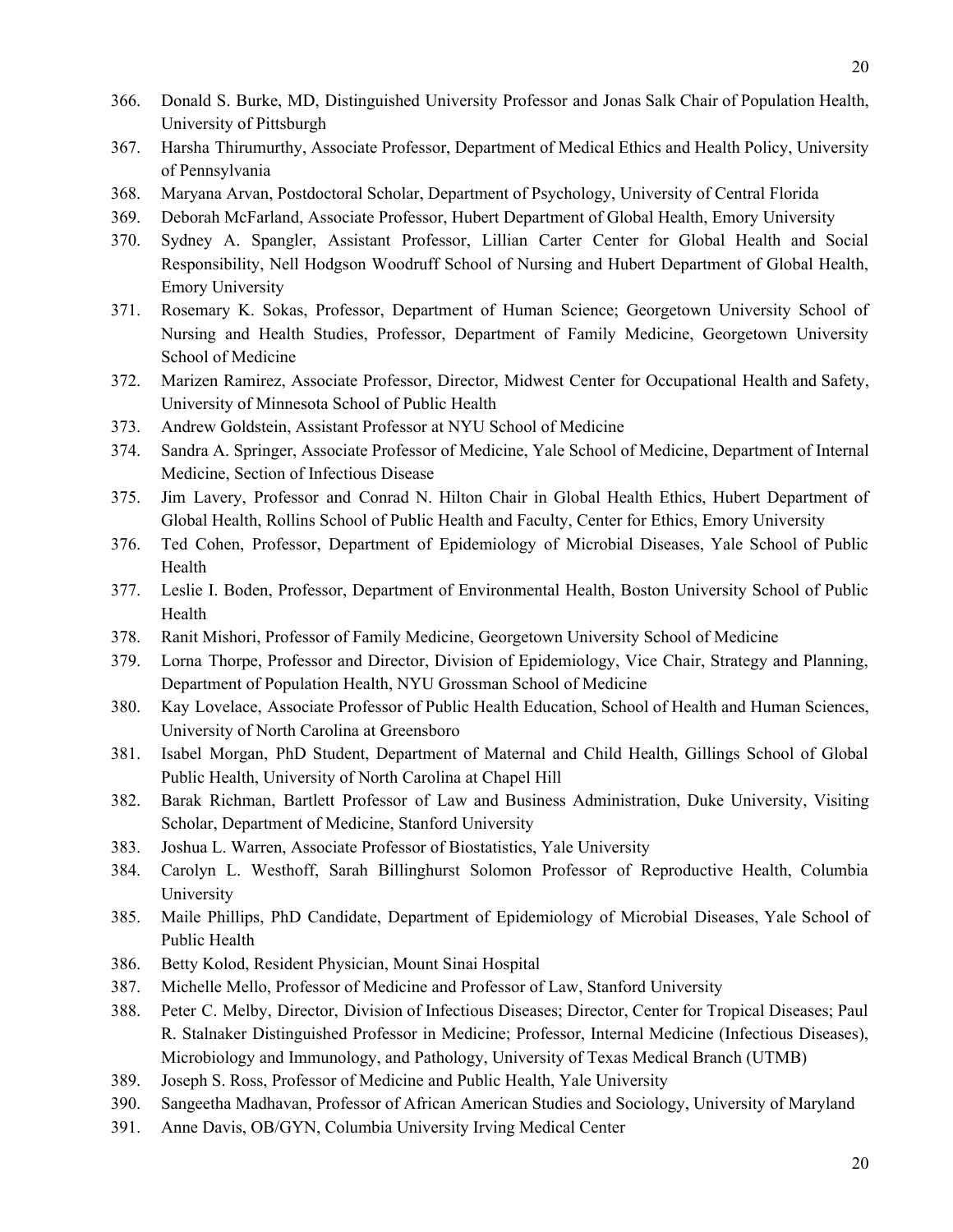- 392. Jennifer S. Hirsch, Professor of Sociomedical Sciences, Mailman School of Public Health, Columbia University
- 393. Poonam Daryani, Clinical Fellow, Global Health Justice Partnership of the Yale Law School and the School of Public Health, Yale University
- 394. Elizabeth Spradley, BHLI Project Connections in Baltimore City
- 395. Lisa M. Thompson, Associate Professor, Nell Hodgson Woodruff School of Nursing, Emory University
- 396. Julia Rosenberg, Yale National Clinician Scholar Post-Doctoral Fellow
- 397. Jenny Trinitapoli, Associate Professor of Sociology & Director of the Center for International Social Science Research, University of Chicago
- 398. Mary Clare Reidy, Director of Collaborative Partnerships, Health Federation of Philadelphia
- 399. Kenneth H. Mayer, Fenway Health, Harvard Medical School, Harvard T.C. Chan School of Public Health
- 400. Susan M. Mason, Assistant Professor, Division of Epidemiology and Community Health, University of Minnesota School of Public Health
- 401. Parmi Suchdev, Professor of Pediatrics and Global Health, Emory University
- 402. Robert A. Bednarczyk, Assistant Professor of Global Health and Epidemiology, Emory University
- 403. Thomas J. Stopka, Associate Professor, Department of Public Health and Community Medicine, Clinical and Translational Science Institute, Tufts University School of Medicine
- 404. Maggie Ornstein, Psychology, Sarah Lawrence College
- 405. Maggie Ornstein, Guest Faculty, Psychology, Sarah Lawrence College
- 406. Kimberley Shoaf, Professor and Associate Chief for Community Engagement, Division of Public Health, University of Utah
- 407. Gary Bubly, Vice Chair for Clinical Integration and Innovation, Department of Emergency Medicine, Alpert Medical School of Brown University
- 408. Robert Gatter, Professor of Law, Center for Health Law Studies, Saint Louis University School of Law
- 409. Hyeyoung Woo, Associate Professor, Portland State University
- 410. Steven Singer, Professor, Department of Biology; Director of Undergraduate Studies in Biology of Global Health; Director of Gradute Studies in Global Infectious Disease, Georgetown University
- 411. Alyssa King, Post-doctoral Fellow; Adjunct Professor, Department of Biology, Georgetown University
- 412. Anne G. Rosenwald, Professor of Biology; Professor of Microbiology and Immunology; Director of Undergraduate Studies in Biology, Georgetown University
- 413. Joshua Rodriguez, NYU/Bellevue Emergency Medicine
- 414. Heather-Lyn Haley, Assistant Professor, Family Medicine and Community Health, UMass Medical School
- 415. Lydia Aoun Barakat, Section of Infectious Disease, Yale School of Medicine
- 416. Melanie Gross Hagen, Associate Professor, Internal Medicine, University of Florida
- 417. Alyssa Jordan, RTI International
- 418. Peter C. Melby, Director, Division of Infectious Diseases; Director, Center for Tropical Diseases; Paul R. Stalnaker Distinguished Professor in Medicine; Professor, Internal Medicine (Infectious Diseases), Microbiology and Immunology, and Pathology, University of Texas Medical Branch (UTMB)
- 419. Ally Power, University of California, Los Angeles, Fielding School of Public Health, Department of Epidemiology
- 420. Joshua L. Warren, Associate Professor of Biostatistics, Yale University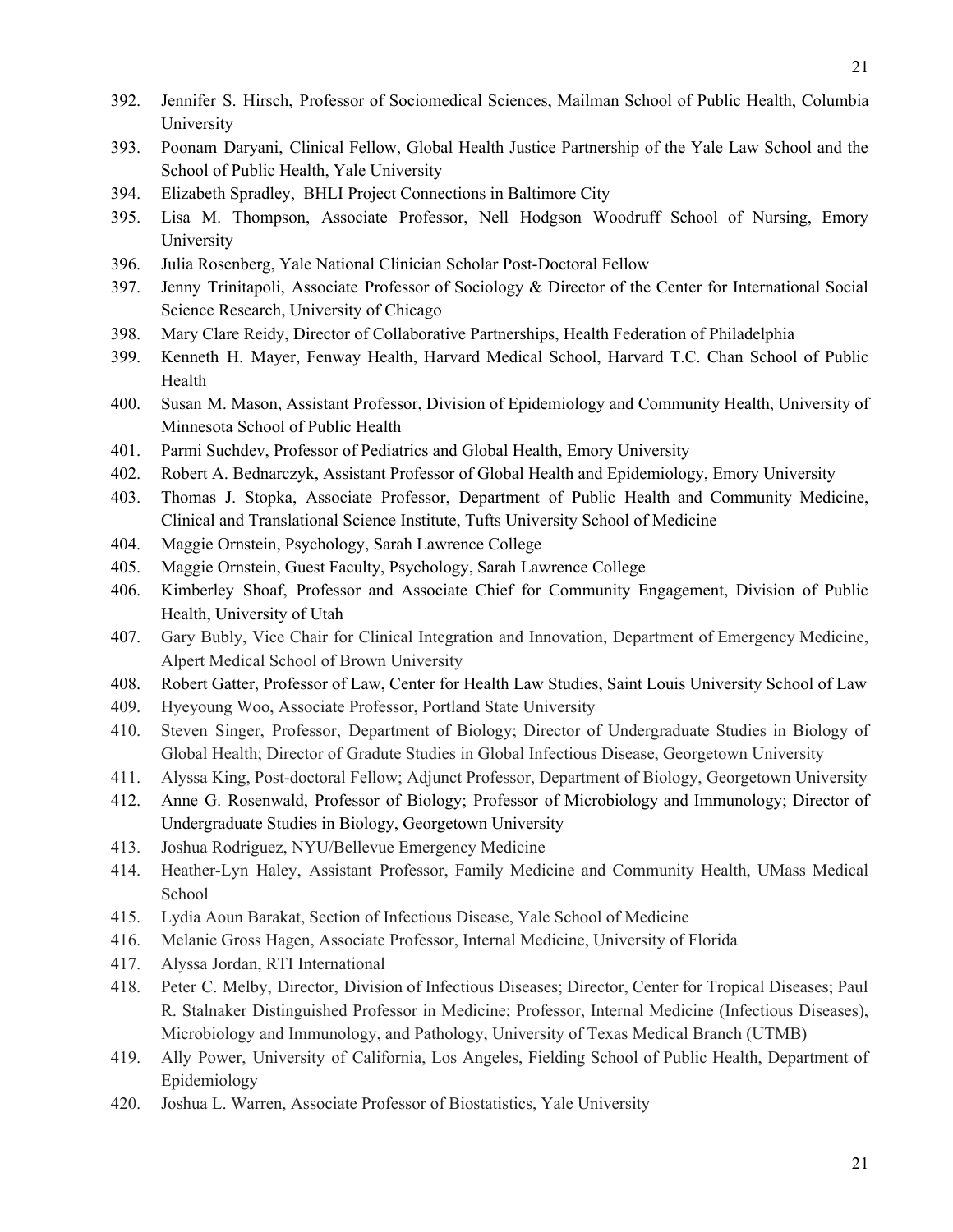- 421. Maile Phillips, PhD Candidate, Department of Epidemiology of Microbial Diseases, Yale School of Public Health
- 422. Martha Rogers, Emory University, Retired US Public Health Service
- 423. Richard A Flavell, Sterling Professor of Immunobiology, Yale University School of Medicine
- 424. Regina McCoy, Professor, UNC Greensboro
- 425. Thomas McAndrew, Postdoctoral Fellow of Biostatistics, Department of Biostatistics and Epidemiology, School of Public Health and Health Sciences, University of Massachusetts at Amherst
- 426. Peter Armbruster, Davis Family Professor, Department of Biology, Georgetown University
- 427. Rachel Sullivan Robinson, Associate Professor, School of International Service and Center on Health, Risk and Society, American University
- 428. Andrew Wang, Assistant Professor, Department Internal Medicine (Rheumatology, Allergy & Immunology), Department of Immunobiology, Yale University School of Medicine
- 429. Laura Gottlieb, Associate Professor, Family and Community Medicine, University of California, San Francisco
- 430. Maeve McKean, Executive Director, Global Health Initiative, Georgetown University Medical Center
- 431. John Kraemer, Associate Professor, Georgetown University
- 432. Vincent C. Marconi, Professor of Medicine and Global Health, Division of Infectious Disease, Emory University School of Medicine, Department of Global Health, Rollins School of Public Health
- 433. Janet Mann, Professor of Biology & Psychology, Georgetown University
- 434. Corinne Peek-Asa, Associate Dean for Research, College of Public Health, University of Iowa
- 435. Rachel Rubin, Senior Public Health Medical Officer, Cook County Department of Public Health
- 436. Melinda Zipp, Director of Outreach, Lancaster Harm Reduction Project
- 437. Leo Lopez III, Fellow, National Clinician Scholars Program, Yale University School of Medicine
- 438. Professor Sarah Tinkler, Department of Economics, Portland State University
- 439. Jenn Hollandsworth Reed, Doctoral Student, OHSU-PSU School of Public Health
- 440. Brian Weiss, Research Scientist/Scholar & Lecturer, Department of Epidemiology of Microbial Diseases, Yale School of Public Health
- 441. Marjorie Sue Rosenthal, Associate Professor of Pediatrics, Yale Medical School
- 442. Ximena A. Levander, Addiction Medicine Fellow, Oregon Health & Science University
- 443. Lauren Carruth, Assistant Professor, School of International Service, American University
- 444. Marie A. Brault, Associate Research Scientist, Department of Social and Behavioral Sciences, Yale School of Public Health
- 445. Rachael W. Sirianni, Assistant Professor of Neurosurgery, University of Texas Health Science Center at Houston
- 446. Krystal Pollitt, Assistant Professor, Department of Environmental Health Sciences, Yale School of Public Health
- 447. Georgia Charkoftaki, MPharm, Associate Research Scientist, Department of Environmental Health Sciences, School of Public Health, Yale
- 448. Colin Carlson, Post-doctoral Fellow, Department of Biology, Center for Global Health Science & Security, Georgetown University
- 449. Associate Professor of Urban Planning and Public Health, Department of Urban Studies and Planning, Massachusetts Institute of Technology
- 450. Jessica Lewis, Associate Research Scientist, Yale School of Public Health
- 451. Emma Biegacki, Program Manager in Addiction Medicine, Yale School of Medicine
- 452. Ameet Sarpatwari, Assistant Professor of Medicine, Harvard Medical School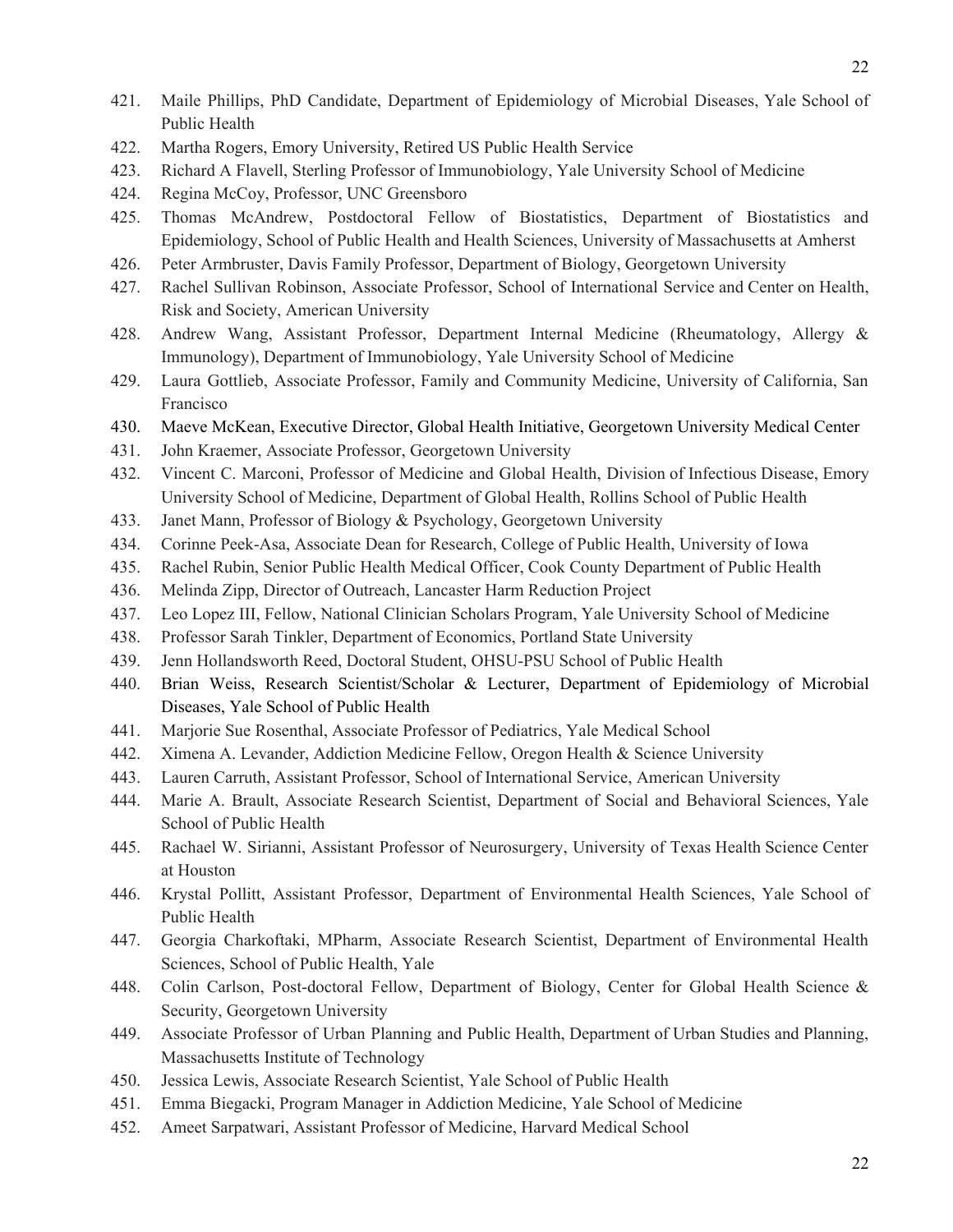- 453. Constance A. Nathanson, Professor, Departments of Sociomedical Sciences and Population and Family Health, Columbia University, Mailman School of Public Health
- 454. Anna Cupito, Associate Program Officer, National Academy of Medicine
- 455. Mary Ann Castle, Senior Consultant, Planning Alternatives for Change
- 456. Laura Ucik, Montefiore Medical Center, Bronx, NY
- 457. Yoon-Sung Nam, PhD student, Division of Environmental Health Sciences, University of Minnesota School of Public Health
- 458. Hannah Rosenblum, Chief Resident, Yale Primary Care/Internal Medicine-Pediatrics, Yale-New Haven Hospital
- 459. Alex Wagenaary, Research Professor, Emory University Rollins School of Public Health, Professor Emeritus, University of Florida College of Medicine
- 460. Yawei Zhang, Associate Professor, Department of Environmental Health Sciences, Yale School of Public Health
- 461. Zheng Wang, Research Scientist, Yale School of Public Health
- 462. Emma Olson, Director of Partnerships and Evaluation, NC Center for Health and Wellness
- 463. Michelle P. Lin, Assistant Professor of Emergency Medicine, Icahn School of Medicine at Mount Sinai
- 464. Mary Herbert, Clinical Director, Program for Health Care to Underserved/Birmingham Clinic
- 465. Jamie Tam, Assistant Professor, Department of Health Policy and Management, Yale School of Public Health
- 466. Louisa Holaday, Fellow, National Clinician Scholars Program, Department of Internal Medicine, Yale University
- 467. Emily P. Hyle, Assistant Professor of Medicine, Harvard Medical School & Division of Infectious Diseases, Massachusetts General Hospital
- 468. Erika Linnander, Director, Yale Global Health Leadership Initiative
- 469. Erica Caple James, Associate Professor of Medical Anthropology and Urban Studies, MIT
- 470. Alfreda Holloway-Beth, Black Caucus of Health Workers (BCHW), APHA, President
- 471. Doreen D. Cunningham, Assistant Research Professor, Georgetown University
- 472. Edward J. Callahan, Professor Emeritus, Family and Community Medicine, University of California, Davis Health
- 473. Cornelia van der Ziel, Harvard Vanguard Medical Associates (retired)
- 474. Heping Zhang, Susan Dwight Bliss Professor, Department of Biostatistics, Yale University School of Public Health
- 475. Ronald Bayer, Professor and Co-Chair, Center for the History & Ethics of Public Health, Mailman School of Public Health; Senior Advisor, Global Network of Collaborating Centres of Bioethics, WHO
- 476. Dennis L. Kolson, Professor of Neurology; Vice Chair for Academic Affairs/Faculty Development, Department of Neurology, Perelman School of Medicine, University of Pennsylvania
- 477. John Wysolmerski, Professor of Medicine and Acting Section Chief, Endocrinology and Metabolism, Yale School of Medicine
- 478. Bisan A. Salhi, Assistant Professor, Department of Emergency Medicine, Associated Assistant Professor, Department of Anthropology, Emory University
- 479. Leslie Curry, Professor of Public Health and Professor of Management, Yale School of Public Health
- 480. Justin I. Lowenthal, Johns Hopkins University School of Medicine, National Board of Directors, Doctors for America
- 481. Elizabeth Datner, Chair, Department of Emergency Medicine, Einstein Healthcare Network, Professor of Emergency Medicine, Sidney Kimmel Medical College, Thomas Jefferson University